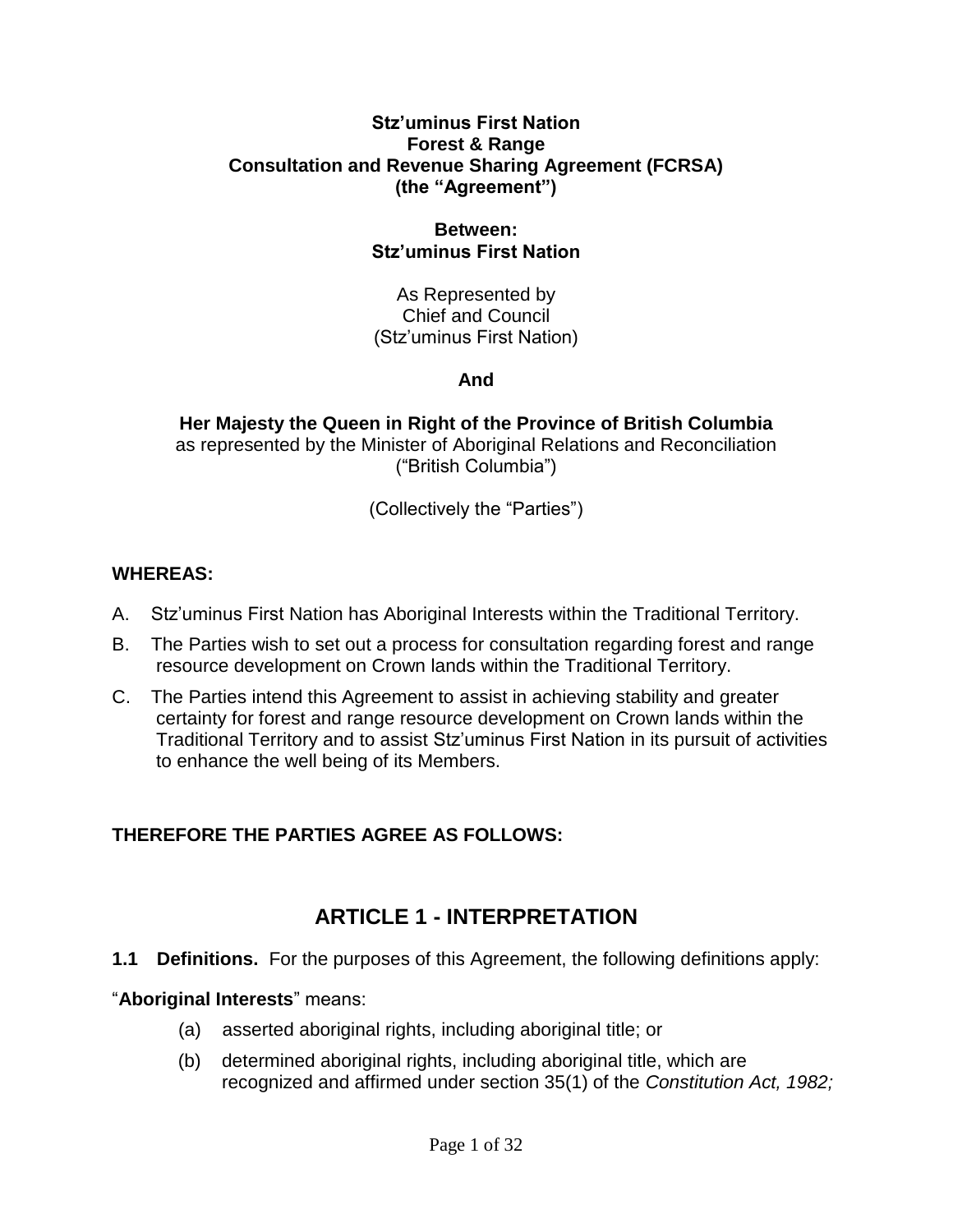- "**Administrative and/or Operational Decision**" means a decision made by the Minister or a Delegated Decision Maker related to forest and range resources under provincial legislation that is included in the First Annual List and/or Annual List as defined and set out in Appendix B;
- "**Band Council Resolution**" means a resolution of Stz'uminus First Nation having the form of Appendix D;
- "**BC Fiscal Year**" means a period beginning on April 1 of a calendar year and ending on March 31 of the next calendar year;
- "**Delegated Decision Maker**" and "**DDM**" means a person with authority to make statutory decisions with respect to forest and range resources under provincial legislation as amended from time to time;
- "**Designate**" means the entity described in section 4.2;
- "**Effective Date**" means the last date on which this Agreement has been fully executed by the Parties;
- "**First Fiscal Year of the Term**" means the BC Fiscal Year in which the Effective Date falls;
- "**Forest Tenure Opportunity Agreement**" means an agreement signed between the Minister and a First Nation that provides for the Minister to direct award forest tenure under the *Forest Act;*

"**Licensee**" means a holder of a forest tenure or a range tenure;

"**Matrix**" means the table set out as a part of section 1.10 of Appendix B;

- "**Minister**" means the Minister of Forests, Lands and Natural Resource Operations having the responsibility, from time to time, for the exercise of powers in respect of forests and range matters;
- "**Operational Plan**" means a Forest Stewardship Plan, Woodlot Licence Plan, a Range Use Plan, or Range Stewardship Plan, as those terms are defined in provincial forest and range legislation;

"**Payment Account**" means the account described in subsection 4.4(a);

- "**RA**" means a reconciliation agreement between British Columbia and Stz'uminus First Nation that creates a foundation for the reconciliation of aboriginal rights and/or aboriginal title with Crown sovereignty but is not a treaty in the meaning of section 35(1) of the *Constitution Act, 1982*;
- "**Revenue Sharing Contribution**" means each payment to be made by British Columbia to Stz'uminus First Nation under Article 3 of this Agreement;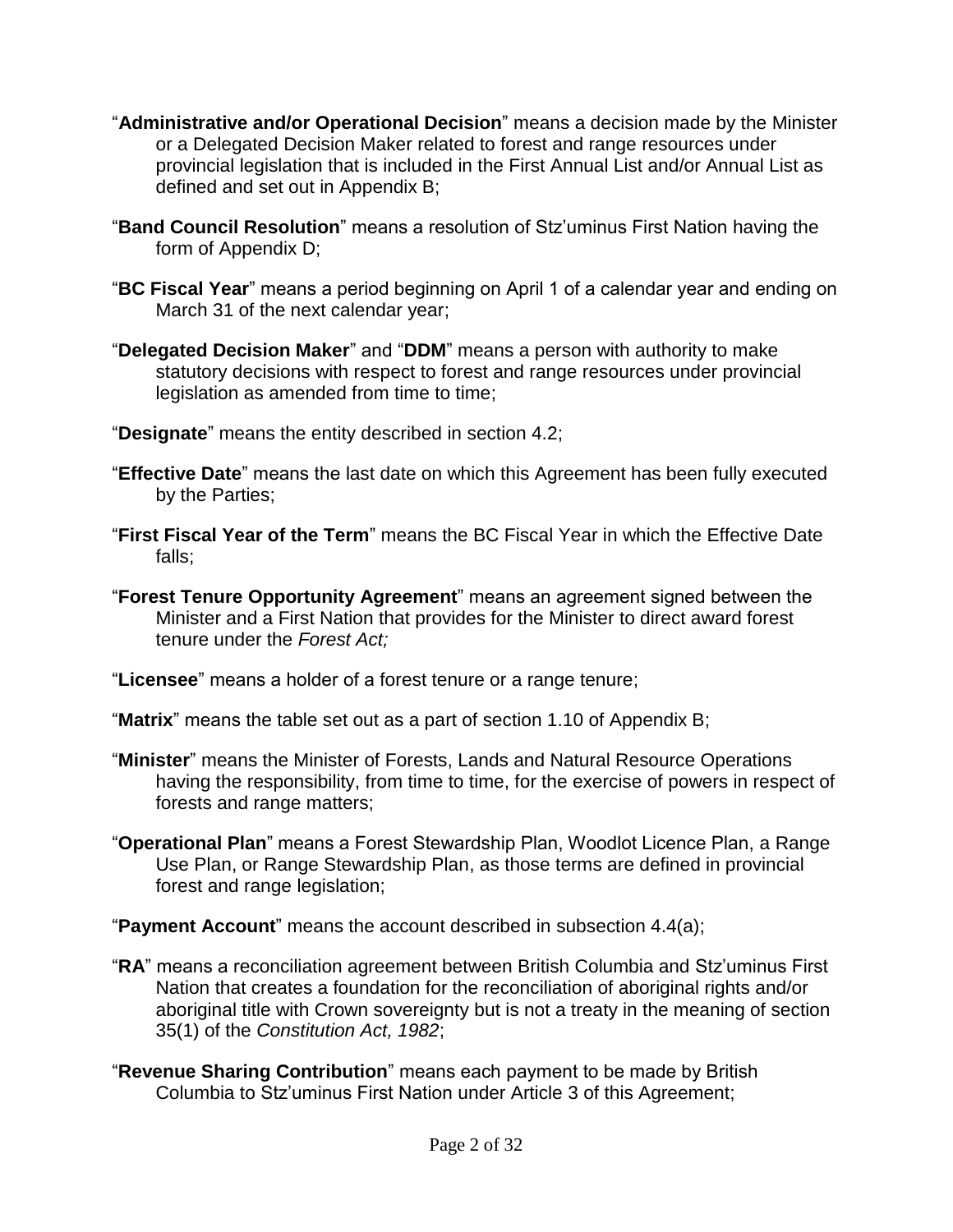"**SEA**" means a strategic engagement agreement between British Columbia and Stz'uminus First Nation that includes agreement on a consultation process between Stz'uminus First Nation and British Columbia in relation to the potential adverse impacts of proposed provincial land and natural resource decisions on Stz'uminus First Nation's Aboriginal Interests;

"**Term**" means the term of this Agreement set out in section 14.1;

- "**Timber Harvesting Land Base**" means the portion of the total land area of a management unit considered by Ministry of Forest, Lands and Natural Resource Operations to contribute to, and be available for, long-term timber supply;
- "**Traditional Territory"** means the traditional territory claimed by Stz'uminus First Nation located within British Columbia as identified by Stz'uminus First Nation and shown in bold black on the map attached in Appendix A.
- **1.2 Interpretation.** For purposes of this Agreement:
	- (a) "includes" and "including" are not intended to be limiting;
	- (b) the recitals and headings are inserted for convenience of reference only, do not form part of this Agreement and are not intended to define, enlarge or restrict the scope or meaning of this Agreement or any provision of it;
	- (c) any reference to a statute in this Agreement includes all regulations made under that statute and any amendments or replacement of that statute or its regulations;
	- (d) unless the context otherwise requires, words expressed in the singular include the plural and *vice versa*;
	- (e) any reference to a corporate entity includes any predecessor or successor to such entity; and
	- (f) there will be no presumption that doubtful expressions, terms or provisions in this Agreement are to be resolved in favour of any Party.
- **1.3 Appendices.** The following Appendices and Schedule are attached to and form part of this Agreement:

Appendix A - Map of Traditional Territory;

Appendix B - Consultation Process

- B Schedule 1 List of Decisions;
- Appendix C Revenue Sharing Contribution Methodology;
- Appendix D Band Council Resolution Appointing Delegate;
- Appendix E Statement of Community Priorities Format; and,
- Appendix F- Annual Report.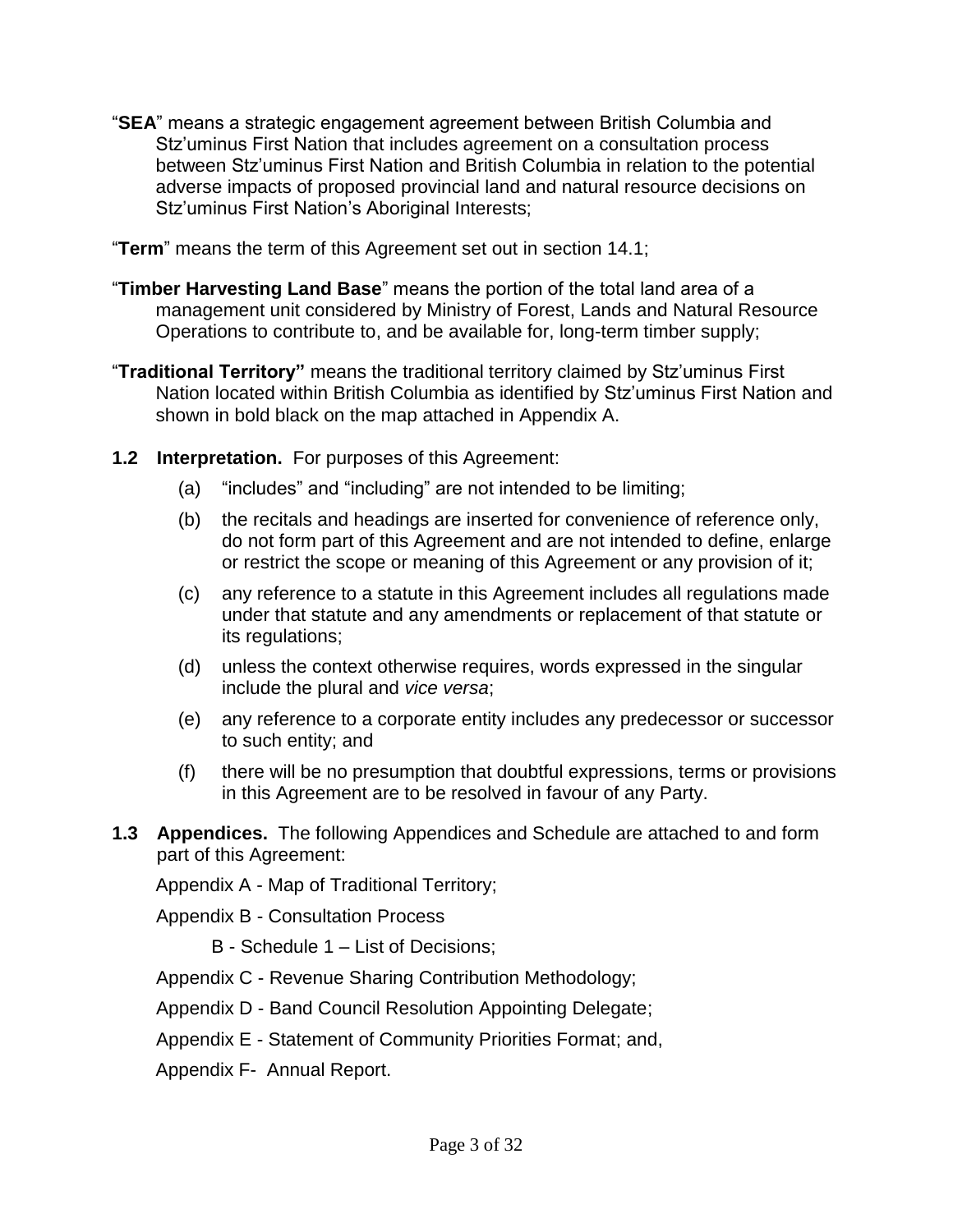# **ARTICLE 2 - PURPOSE AND OBJECTIVES**

- **2.1 Purpose and objectives.** The purposes and objectives of this Agreement are:
	- (a) to establish a consultation process through which the Parties will meet their respective consultation obligations in relation to potential adverse impacts of proposed forest and range resource development activities, including Administrative and/or Operational Decisions or Operational Plans, on Stz'uminus First Nation's Aboriginal Interests;
	- (b) to provide a Revenue Sharing Contribution to support the capacity of the First Nation to participate in the consultation process herein, as an accommodation for any adverse impacts to Stz'uminus First Nation's Aboriginal Interests resulting from forest and range resource development within the Traditional Territory and so that Stz'uminus First Nation may pursue activities that will enhance the social, economic and cultural well being of its members; and
	- (c) to assist in achieving stability and greater certainty for forest and range resource development on Crown lands within the Traditional Territory.

## **ARTICLE 3 - REVENUE SHARING CONTRIBUTIONS**

- **3.1 Calculation and timing of payments.** Subject to section 4.5 and Articles 5 and 13, during the Term, British Columbia will:
	- (a) make annual Revenue Sharing Contributions, calculated in accordance with Appendix C, to Stz'uminus First Nation (or its Designate under section 4.2, as the case may be); and
	- (b) pay the annual Revenue Sharing Contribution in two equal instalments, the first to be made on or before September  $30<sup>th</sup>$  and the second to be made on or before March 31st.
- **3.2 First Fiscal Year.** Notwithstanding section 3.1, for the First Fiscal Year of the Term, the Revenue Sharing Contribution is deemed to be \$205,767.50 (representing June 1, 2016 to March 31, 2017) the first instalment of which will be paid on or before September 30, 2016 if the Effective Date is prior to July 31st or on or before March 31, 2017 if the Effective Date is after July 31<sup>st</sup>.
- **3.3 Prorated amounts.** For the purposes of determining the amount of the Revenue Sharing Contribution for partial BC Fiscal Years, the amount will be prorated to the month in which the Agreement is signed by Stz'uminus First Nation; is terminated by either Party under section 13, or; to the end of the month in which the Agreement expires.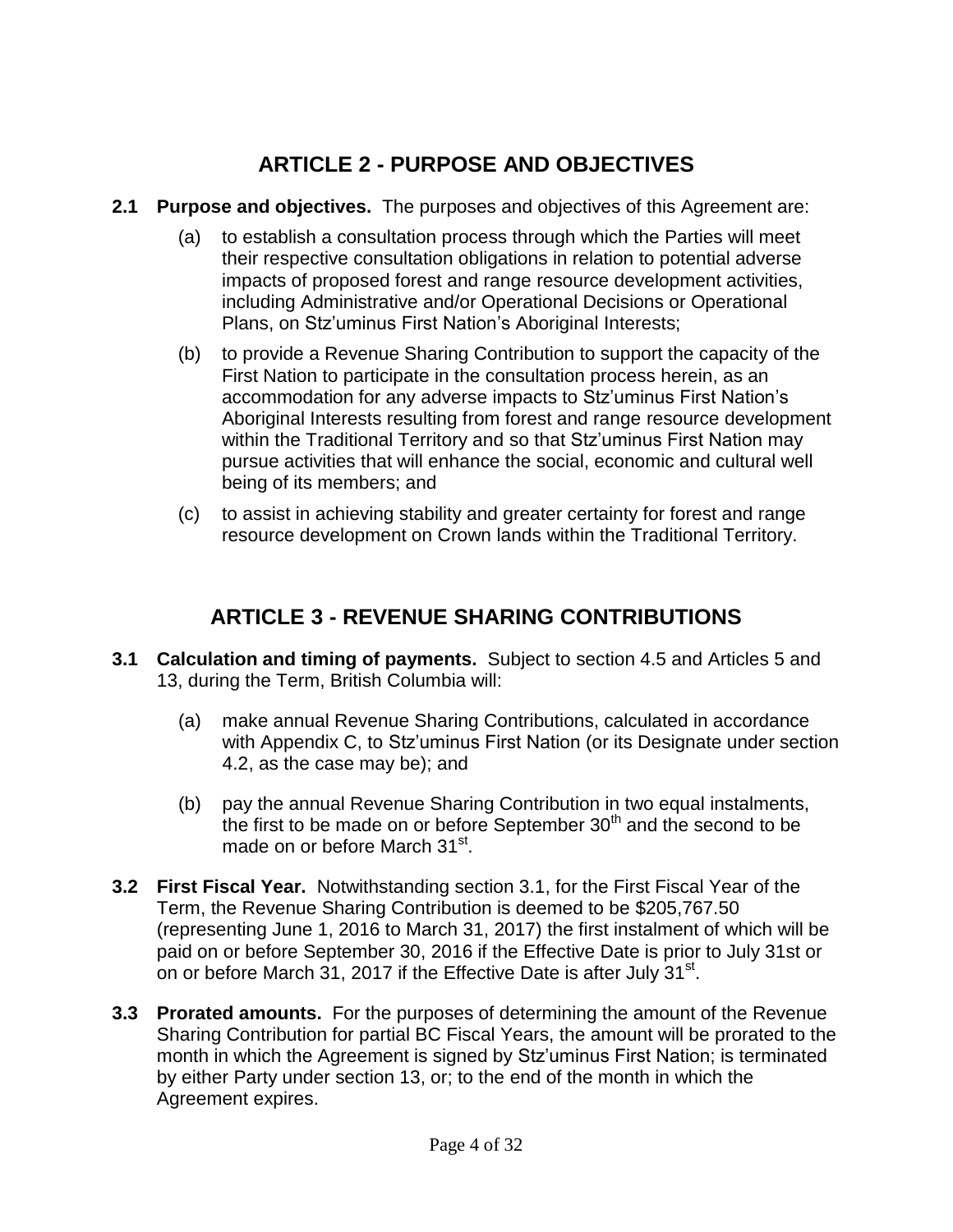- **3.4 Subsequent BC Fiscal Year amounts.** Before November 30<sup>th</sup> of each year during the Term, British Columbia will provide written notice to Stz'uminus First Nation of the amount of the Revenue Sharing Contribution for the following BC Fiscal Year and the summary document(s) and calculations identified in Appendix C.
- **3.5 Amount agreed to**. Stz'uminus First Nation agrees that the amount set out in the notice provided under section 3.4 will be the amount of the Revenue Sharing Contribution payable under this Agreement for that following BC Fiscal Year.
- **3.6 Changes to provincial revenue sharing calculation formulas.** The Parties agree that if, during the term of this Agreement, British Columbia introduces changes to the provincial forestry revenue sharing calculation formula described in Appendix C to this Agreement, any such changes will be incorporated into the calculation of the Revenue Sharing Contribution provided through this Agreement for the following BC Fiscal Year.

# **ARTICLE 4 - DELIVERY OF PAYMENTS**

- **4.1 Recipient entity.** Unless Stz'uminus First Nation notifies British Columbia that it has made an election under to section 4.2, Revenue Sharing Contributions will be paid to Stz'uminus First Nation.
- **4.2 Election of Designate.** Stz'uminus First Nation may elect to have a Designate receive Revenue Sharing Contributions provided that the Designate:
	- (a) is a registered corporation or society with the legal authority and capacity to receive the funds for the purposes described in section 2.1; and
	- (b) is duly appointed to receive the Revenue Sharing Contribution on behalf of Stz'uminus First Nation and such appointment is confirmed by a Band Council Resolution of Stz'uminus First Nation.
- **4.3 Obligations continue.** The election of a Designate under section 4.2 does not relieve Stz'uminus First Nation of its obligations under this Agreement.
- **4.4 Payment Account.** Stz'uminus First Nation or its Designate will:
	- (a) establish and, throughout the Term, maintain an account in the name of Stz'uminus First Nation (or its Designate, as the case may be) at a Canadian financial institution into which direct deposits can be made by British Columbia for the purpose of receiving monies payable by British Columbia pursuant to this Agreement (the "Payment Account"); and
	- (b) provide to British Columbia sufficient address and account information respecting the Payment Account to enable British Columbia to make direct deposit payments to the Payment Account.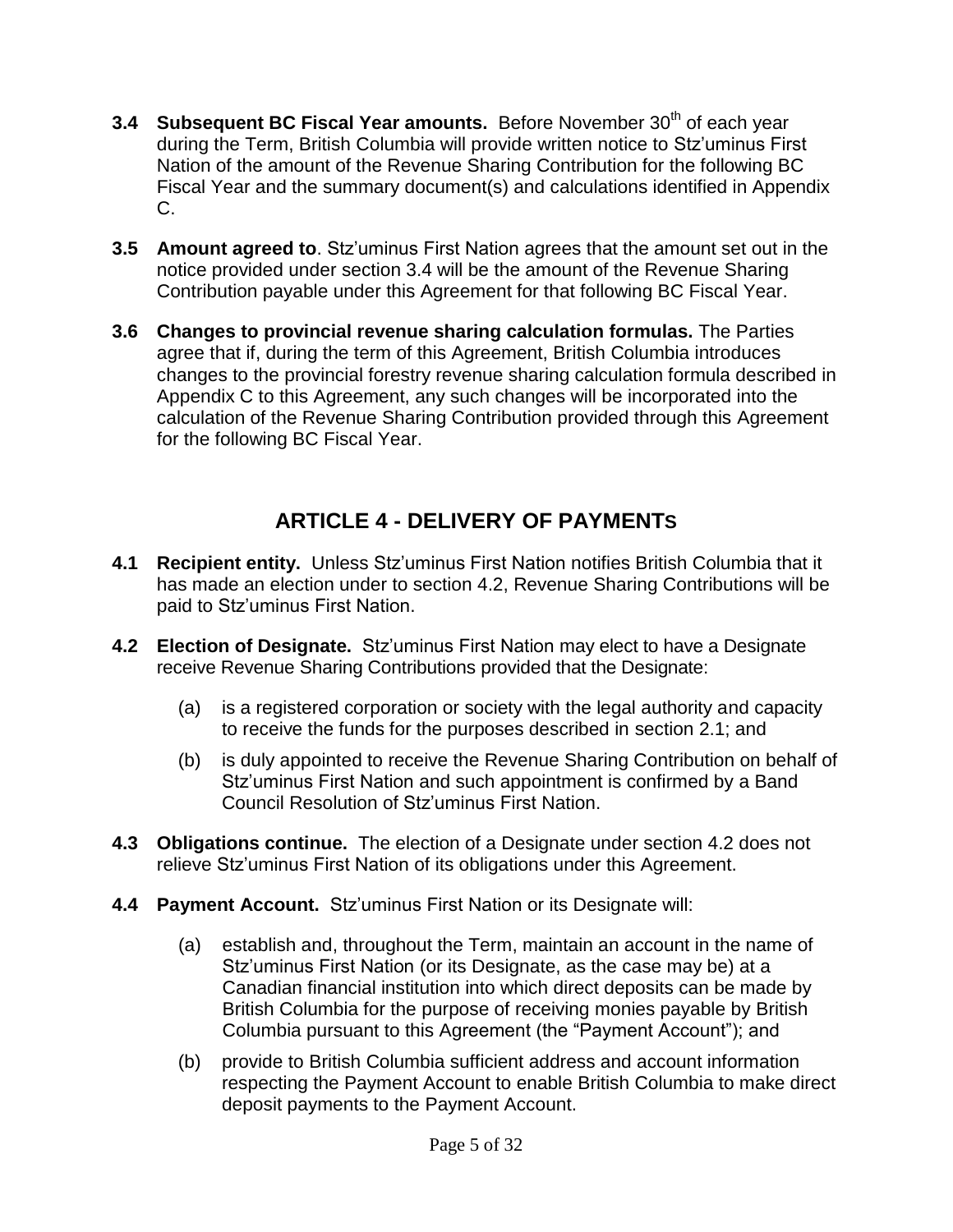**4.5 Requirement to make a payment.** British Columbia may withhold a Revenue Sharing Contribution it would otherwise be required to make until Stz'uminus First Nation (or its Designate, as the case may be) has met the requirements set out in section 4.4.

## **ARTICLE 5 - CONDITIONS OF PAYMENT**

- **5.1 Reporting and compliance requirements.** For each BC Fiscal Year following the First Fiscal Year of the Term, the requirement to make a Revenue Sharing Contribution is subject to:
	- (a) Stz'uminus First Nation having published all of the necessary statements and reports before the applicable dates as set out in Article 8 of this Agreement;
	- (b) Stz'uminus First Nation being in all other respects in compliance with the terms of this Agreement; and
	- (c) Revenue Sharing Contributions not having been suspended under Article 13 of this Agreement.
- **5.2 Appropriation.** Notwithstanding any other provisions of this Agreement, the payment of money by British Columbia to Stz'uminus First Nation pursuant to this Agreement is subject to:
	- (a) there being sufficient monies available in an appropriation, as defined in the *Financial Administration Act*, to enable British Columbia in any BC Fiscal Year or part thereof when any such payment may be required, to make that payment; and
	- (b) Treasury Board not having controlled or limited, pursuant to the *Financial Administration Act*, expenditure under any appropriation referred to in (a).

## **ARTICLE 6 - CONSULTATION**

- **6.1 Satisfaction of consultation obligations.** The Parties agree that subject to 6.3, the process set out in Appendix B of this Agreement will be the means by which they will fulfill their obligations to consult on proposed Operational Plans or proposed Administrative and/or Operational Decisions and, where appropriate, the means by which British Columbia will identify potential measures to accommodate any potential adverse impacts on the Stz'uminus First Nation's Aboriginal Interests resulting from Operational Plans or Administrative and/or Operational Decisions.
- **6.2 Map may be shared.** British Columbia may share the map attached as Appendix A with other provincial agencies or with a Licensee responsible for information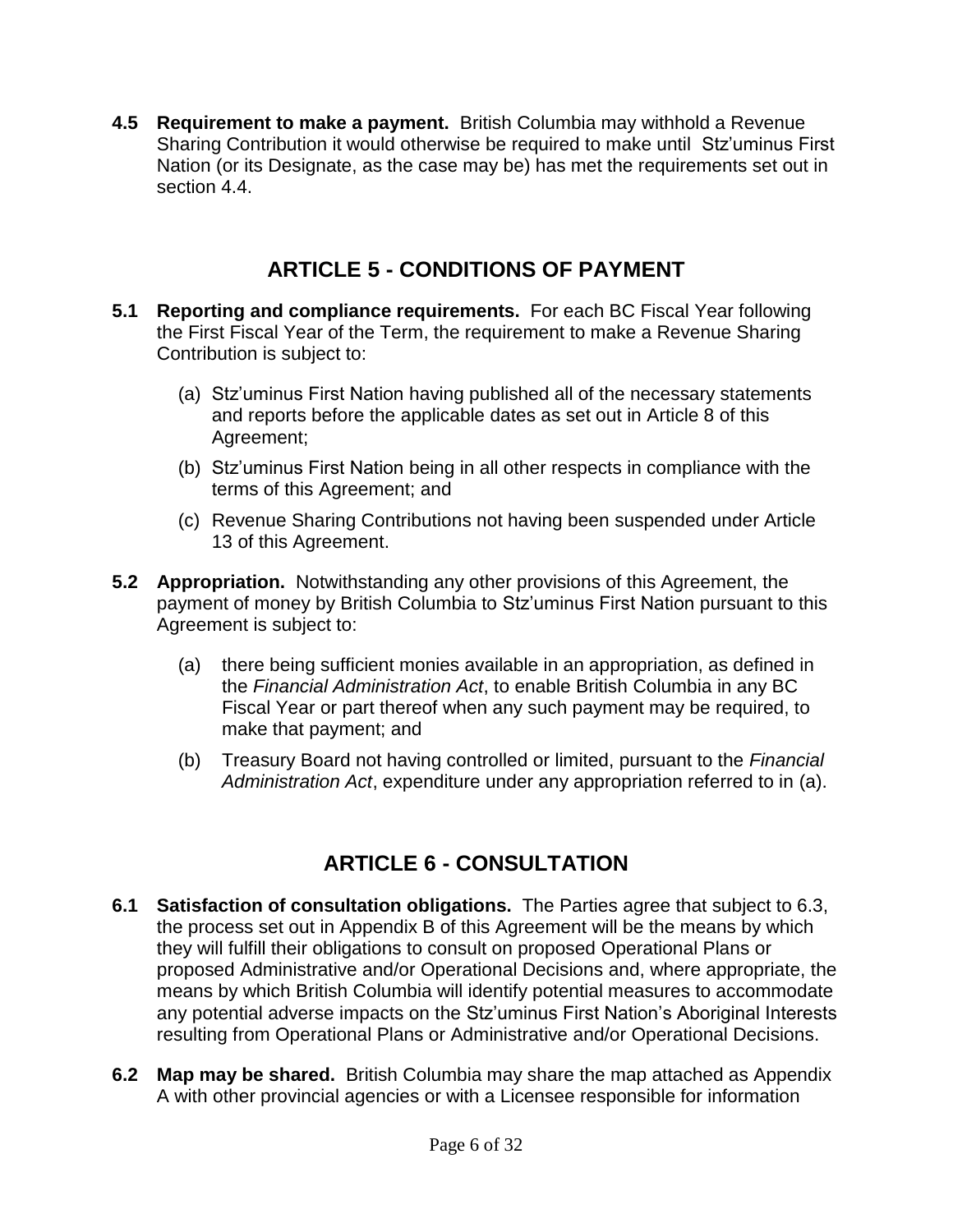sharing associated with Operational Plans or Administrative and/or Operational Decisions.

- **6.3 SEA or RA applies.** The Parties agree that notwithstanding 6.1:
	- (a) if before the Effective Date Stz'uminus First Nation enters into a SEA, or RA that includes a consultation process which addresses forest and range management and decision making, the consultation process set out in the SEA or RA will continue after the Effective Date;
	- (b) if after the Effective Date Stz'uminus First Nation enters into a SEA, or RA that includes a consultation process which addresses forest and range management and decision making, the consultation process set out in the SEA or RA will supersede and replace the consultation process set out in this Agreement for the term of the SEA or RA; and
	- (c) if the SEA or RA referred to in (a) or (b) comes to the end of its term or is terminated prior to the end of the Term, the consultation process set out in Appendix B of this Agreement will apply for the remainder of the Term.
- **6.4 Capacity funding.** The Parties acknowledge and agree that to assist Stz'uminus First Nation to engage in consultation under this Agreement and in consultation under any SEA or RA that addresses but does not provide capacity funding for forest and range related consultation, Stz'uminus First Nation will, under 1.4 of Appendix C, receive capacity funding of no less than \$35,000 per annum.

## **ARTICLE 7 - ACKNOWLEDGMENTS AND COVENANTS**

- **7.1 Revenue Sharing Contributions will vary.** Stz'uminus First Nation acknowledges that forest revenues received by British Columbia fluctuate and that the Revenue Sharing Contributions under this Agreement will vary over time.
- **7.2 Revenue Sharing Contributions are an accommodation.** Stz'uminus First Nation agrees that the Revenue Sharing Contributions made under this Agreement constitute an accommodation for any potential adverse impacts of Administrative and/or Operational Decisions, and any forest or range development practices that may be carried out under an Operational Plans, on Stz'uminus First Nation's Aboriginal Interests from June 1, 2016 to the end of the term of this agreement.
- **7.3** Subject to 7.2, this Agreement does not address or affect any claims by the Stz'uminus First Nation regarding impacts on its Aboriginal Interests resulting from past Operational and/or Administrative Decisions made by British Columbia prior to the effective date of this Agreement.
- **7.4 Where consultation process followed.** Stz'uminus First Nation agrees that if the consultation process set out in this Agreement is followed, British Columbia has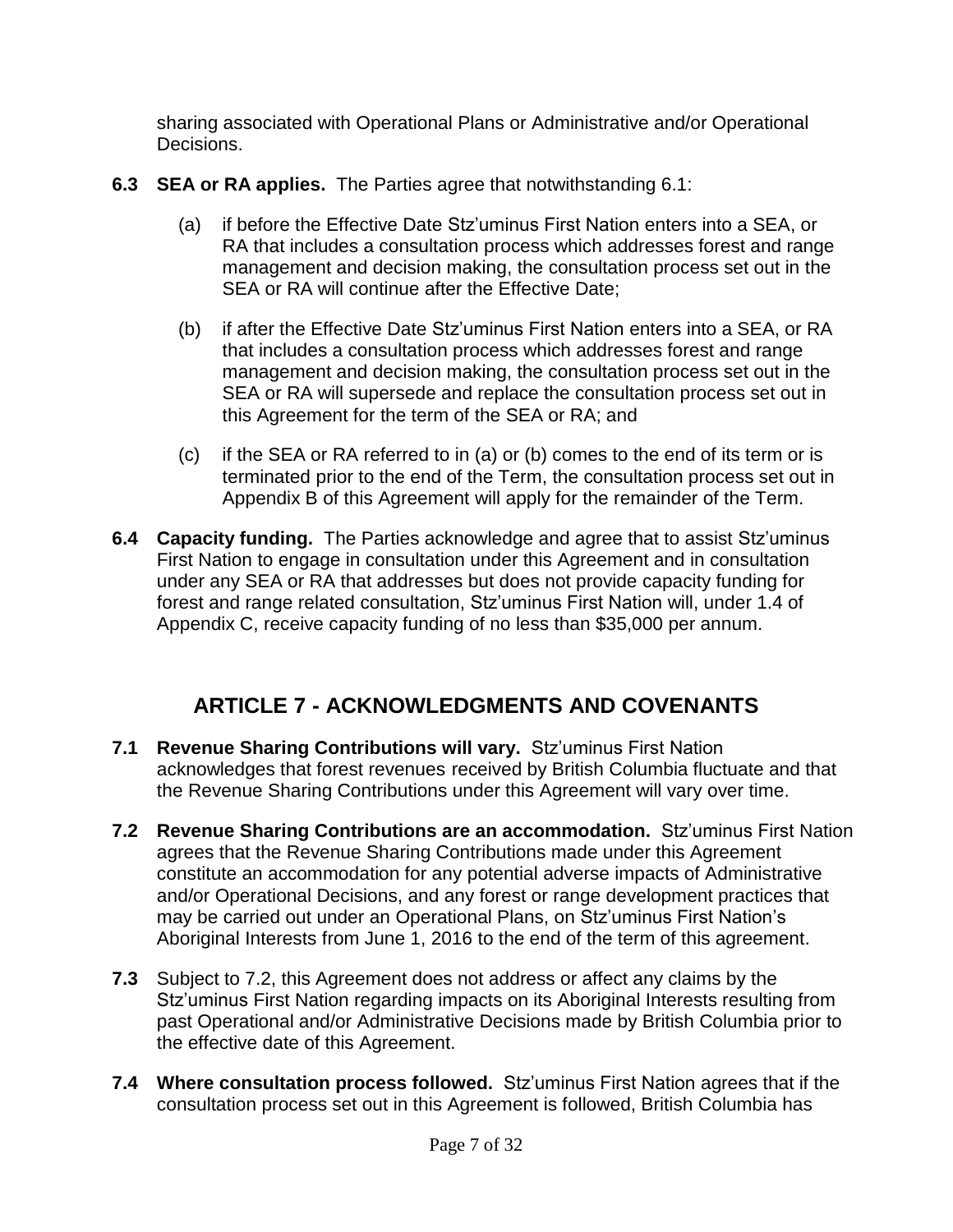adequately consulted and has provided an accommodation with respect to potential adverse impacts of Administrative and/or Operational Decisions, and any forest or range development practices that may be carried out under an Operational Plan, on Stz'uminus First Nation's Aboriginal Interests.

### **ARTICLE 8 - COMMUNITY PRIORITIES, ANNUAL REPORTS and RECORDS**

- **8.1 Statement of Community Priorities.** Stz'uminus First Nation covenants and agrees that it will:
	- (a) within 60 days of the Effective Date, based on the First Fiscal Year Revenue Sharing Contribution, prepare a statement of community priorities for the Term substantially in the form set out in Appendix E that outlines activities it intends to fund to help achieve the socio-economic objectives referred to in section 2.1(b); and
	- (b) before the end of each BC Fiscal Year, consider whether the statement of community priorities identified in subsection (a) should be revised based on the updated Revenue Sharing Contribution for subsequent BC Fiscal Years agreed to under section 3.5.
- **8.2 Annual Report.** Within 90 days of the end of each BC Fiscal Year, Stz'uminus First Nation will prepare an annual report, substantially in the form set out in Appendix F, identifying all expenditures made from the Payment Account since the date of the last such report or in the case of the first such report, since the Effective Date of this Agreement, and confirming that, aside from reasonable administrative expenses, all such expenditures were made in furtherance of the purposes and objectives referred to in section 2.1.
- **8.3 Publication.** The statement of community priorities and annual report referred to in sections 8.1 and 8.2 will be published by Stz'uminus First Nation in a manner that can reasonably be expected to bring the information to the attention of its communities and the public within 90 days of the end of each BC Fiscal Year.
- **8.4 Audit.** British Columbia may, at its sole discretion and at the sole expense of Stz'uminus First Nation, require an audit of the expenditures made from the Payment Account to determine that all such expenditures were made in furtherance of the purposes and objectives referred to in section 2.1.
- **8.5 Delivery of Report.** The annual report referred to in section 8.2 will be provided to British Columbia within 120 days of the end of each BC Fiscal Year.
- **8.6 Continuing Obligations.** Notwithstanding the termination or expiry of this Agreement, the provisions of this Article 8 will continue to apply for 120 days after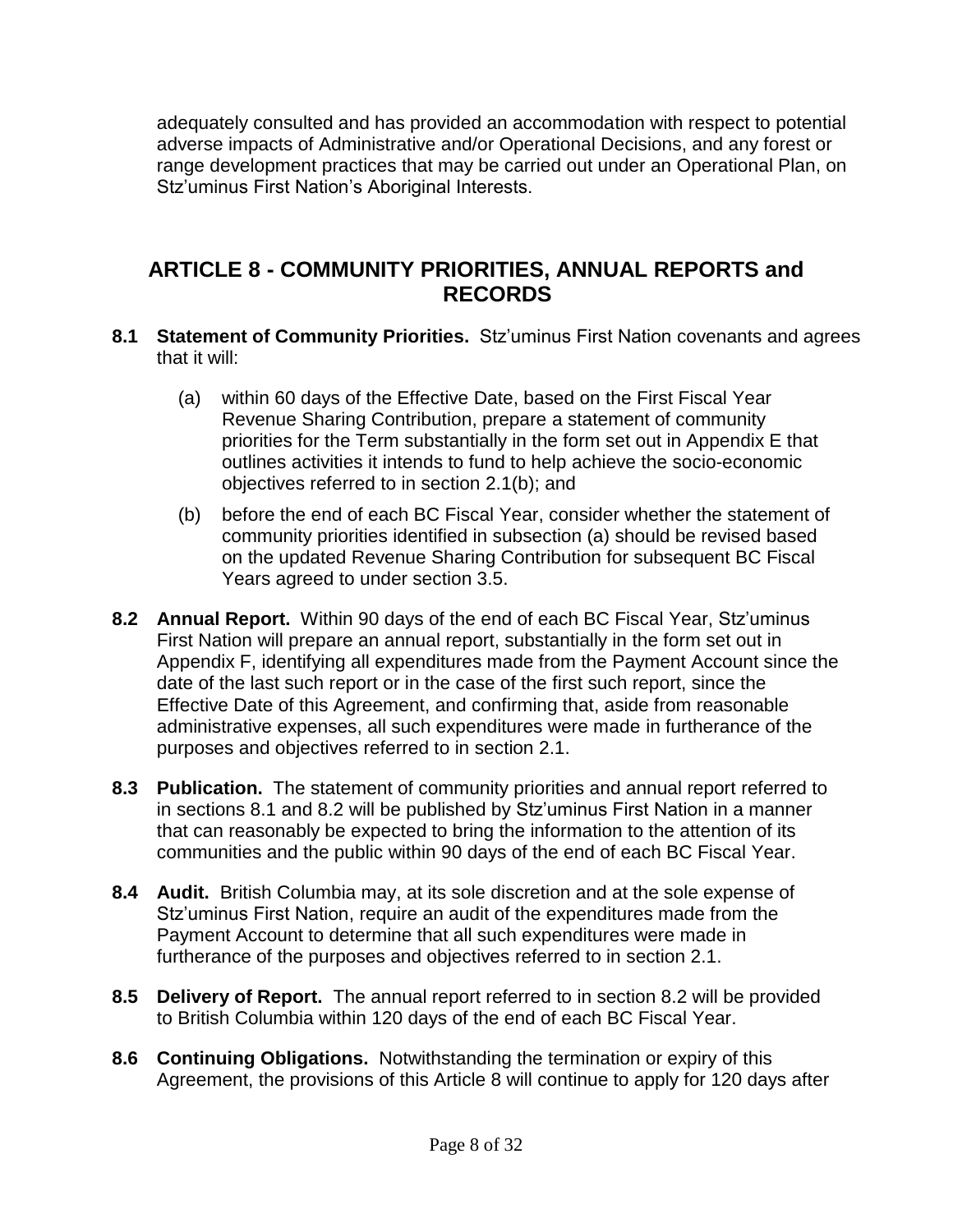First Nation receives the final Revenue Sharing Contribution from British Columbia.

### **ARTICLE 9 - SECURITY DEPOSITS**

**9.1 Silviculture Deposit.** In consideration of Stz'uminus First Nation entering into this Agreement, British Columbia may choose not to require a silviculture deposit pertaining to a licence entered into as a result of a direct award tenure agreement entered into between Stz'uminus First Nation, or a legal entity controlled by the Stz'uminus First Nation, and British Columbia.

## **ARTICLE 10 – SET OFF**

- **10.1 Set off.** In addition to any other right under this Agreement, British Columbia may set off against any payment that Stz'uminus First Nation is entitled to receive under this Agreement, any unfulfilled financial obligations of Stz'uminus First Nation to British Columbia arising from a licence entered into as a result of a direct award tenure agreement between Stz'uminus First Nation, or a legal entity controlled by the Stz'uminus First Nation, and British Columbia.
- **10.2 Notice.** British Columbia will notify Stz'uminus First Nation of the amount of the unfulfilled financial obligation before it exercises its right of set off under section 10.1.

## **ARTICLE 11 - ASSISTANCE**

- **11.1 Non-interference.** Stz'uminus First Nation agrees it will not support or participate in any acts that frustrate, delay, stop or otherwise physically impede or interfere with provincially authorized forest activities.
- **11.2 Cooperation and Support.** Stz'uminus First Nation will promptly and fully cooperate with and provide its support to British Columbia in seeking to resolve any action that might be taken by a member of First Nation that is inconsistent with this Agreement.

## **ARTICLE 12 - DISPUTE RESOLUTION**

**12.1 Dispute Resolution Process.** If a dispute arises between British Columbia and Stz'uminus First Nation regarding the interpretation of a provision of this Agreement: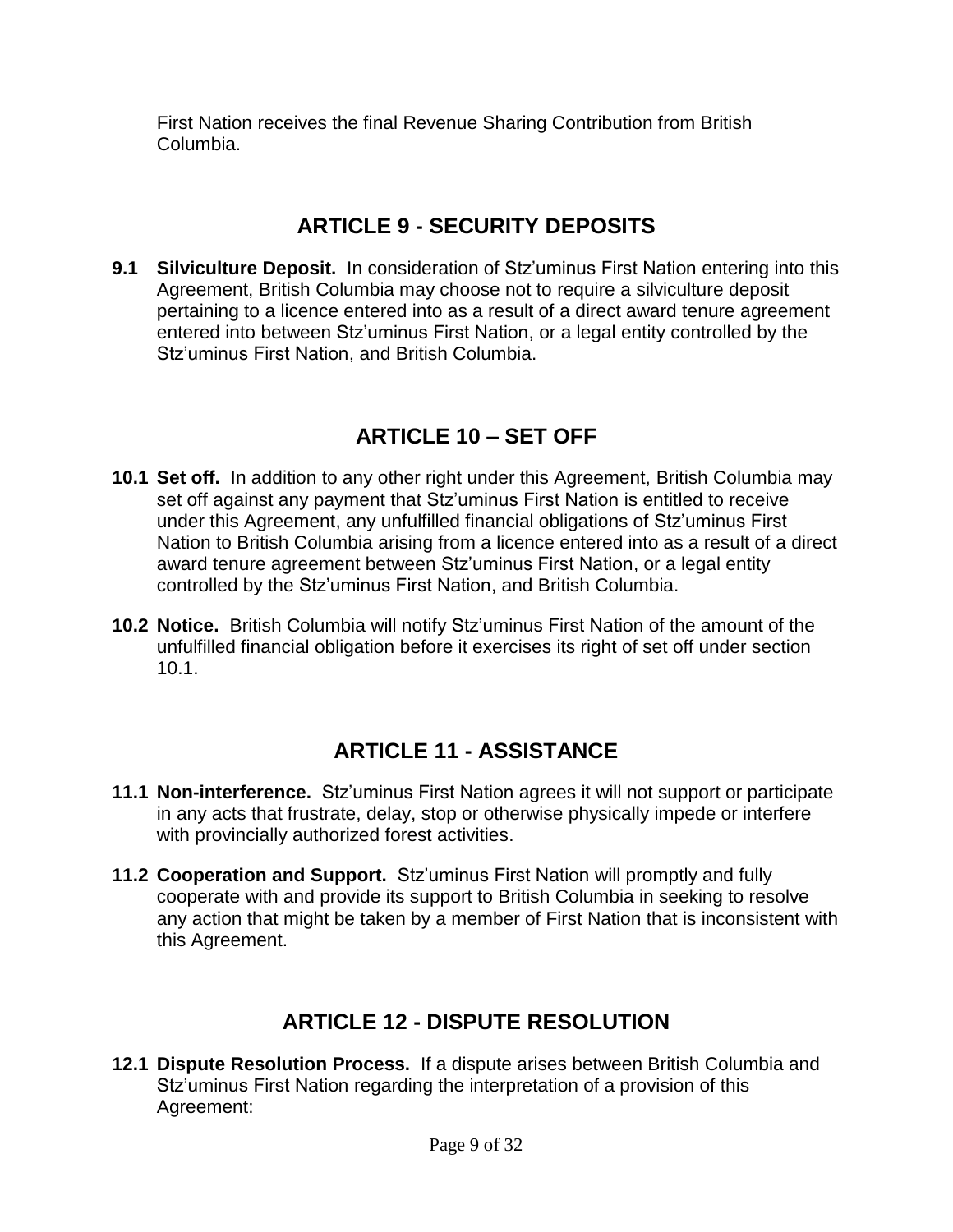- (a) duly appointed representatives of the Parties will meet as soon as is practicable to attempt to resolve the dispute;
- (b) if the Parties' representatives are unable to resolve the dispute, the issue will be referred to more senior representatives of British Columbia and Stz'uminus First Nation; and
- (c) if the dispute cannot be resolved by the Parties directly under subsections (a) or (b), the Parties may agree to other appropriate approaches to assist in reaching resolution of the issue.

## **ARTICLE 13 - SUSPENSION and TERMINATION**

- **13.1 Suspension of Revenue Sharing Contributions.** In addition to any other right under this Agreement, British Columbia may suspend further Revenue Sharing Contributions under this Agreement where Stz'uminus First Nation:
	- (a) is in material breach of its obligations under Articles 6, 8 or 11 or Appendix B of this Agreement; or
	- (b) has outstanding unfulfilled financial obligations to British Columbia arising from a licence issued further to an agreement between Stz'uminus First Nation and British Columbia.
- **13.2 Notice of Suspension.** Where Revenue Sharing Contributions are suspended under section 13.1, British Columbia will provide notice to Stz'uminus First Nation of the reason for the suspension, including the specific material breach or the outstanding unfulfilled financial obligation on which it relies and the Parties will meet to attempt to resolve the issue giving rise to the suspension.
- **13.3 Termination following suspension.** If the issue giving rise to the suspension of Revenue Sharing Contributions is not resolved within 60 days after notice is provided under section 13.2, British Columbia may terminate the Agreement at any time by written notice.
- **13.4 Proceedings inconsistent with acknowledgments.** Notwithstanding any other provision of this Agreement, British Columbia may suspend Revenue Sharing Contributions and may terminate this Agreement at any time by written notice where Stz'uminus First Nation challenges or supports a challenge to an Administrative and/or Operational Decision, an Operational Plan or activities carried out pursuant to those decisions or plans, by way of legal proceedings or otherwise, on the basis that:
	- (a) contrary to section 7.2, a Revenue Sharing Contribution provided for under this Agreement does not constitute an accommodation for adverse impacts of such decisions, plans or activities on Stz'uminus First Nation's Aboriginal Interests; or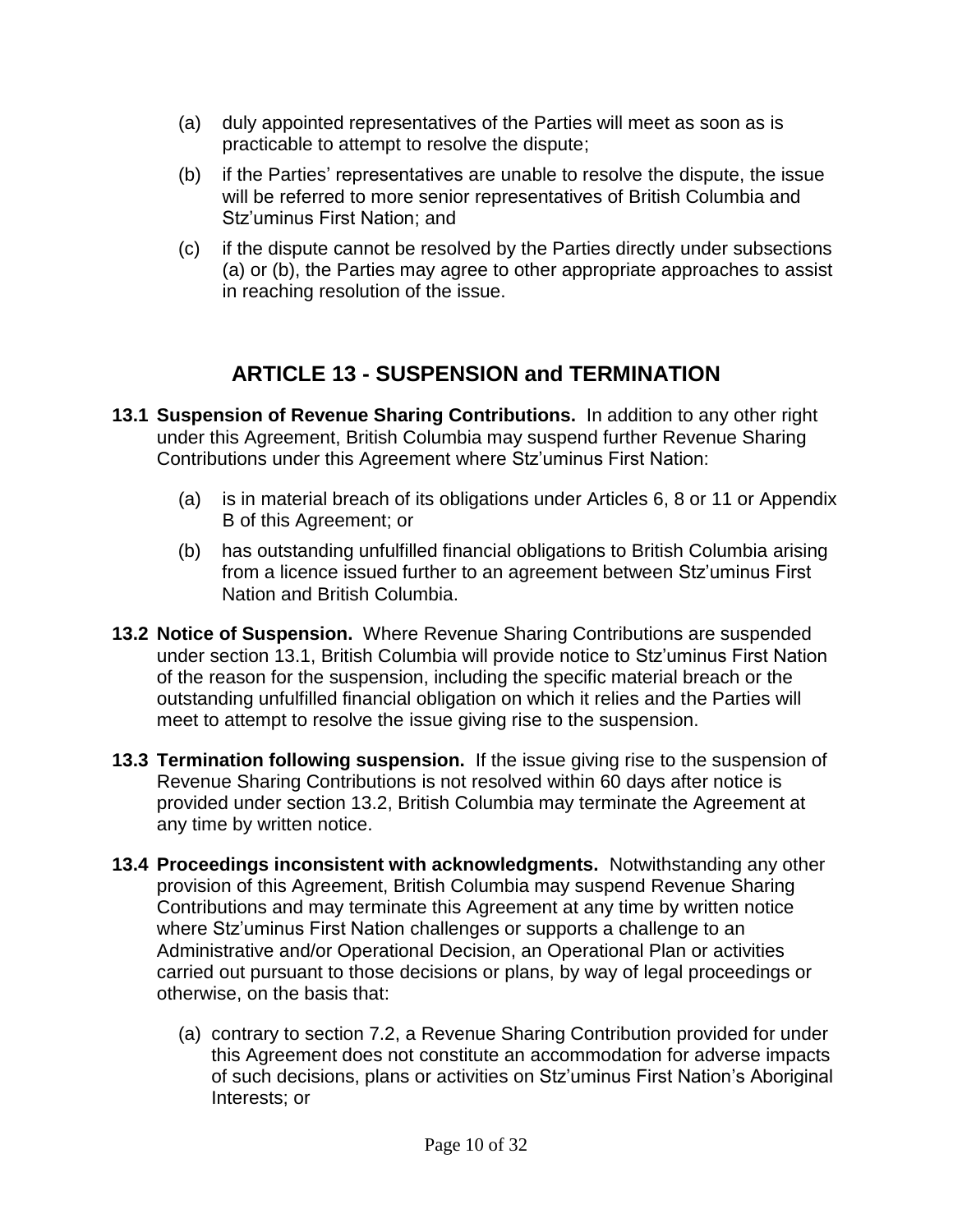- (b) contrary to section 7.3, by British Columbia or a Licensee following the consultation process described in Appendix B, British Columbia has not adequately consulted with First Nation regarding the potential adverse impacts of such decisions, plans or activities on Stz'uminus First Nation's Aboriginal Interests.
- **13.5 Termination by Either Party.** This Agreement may be terminated by either Party on ninety (90) days written notice or on a date mutually agreed on by the Parties.
- **13.6 Meet to attempt to resolve issue.** If a Party gives written notice under section 13.5, the Parties will, prior to the end of the notice period, meet and attempt to resolve any issue that may have given rise to the termination notice.
- **13.7 Effect of Termination.** Where this Agreement is terminated under this Article 13, the Revenue Sharing Contribution for the BC Fiscal Year in which termination becomes effective will be prorated to the termination date.

## **ARTICLE 14 - TERM**

- **14.1 Term.** The term of this Agreement will be three (3) years commencing on the Effective Date unless it is extended under section 14.2 or terminated under Article 13.
- **14.2 Extension of the Term.** At least two months prior to the third anniversary of the Effective Date, the Parties will evaluate the effectiveness of this Agreement and decide whether to extend the Term.
- **14.3 Terms of the Extension.** Where the Parties agree to extend the Term they will negotiate and attempt to reach agreement on the terms of the extension.
- **14.4 Evaluation.** Either Party may, on an annual basis, request the participation of the other Party to review the effectiveness of this Agreement and to consider potential amendments to it.

## **ARTICLE 15 – REPRESENTATIONS and WARRANTIES**

**15.1 Legal power, capacity and authority.** The Stz'uminus First Nation represents and warrants to the Province, with the intent and understanding that they will be relied on by the Province in entering into this Agreement, that it enters into this Agreement for, and on behalf of itself and its members and that as represented by its Chief and Council, it has the legal power, capacity and authority to enter into and to carry out its obligations under this Agreement.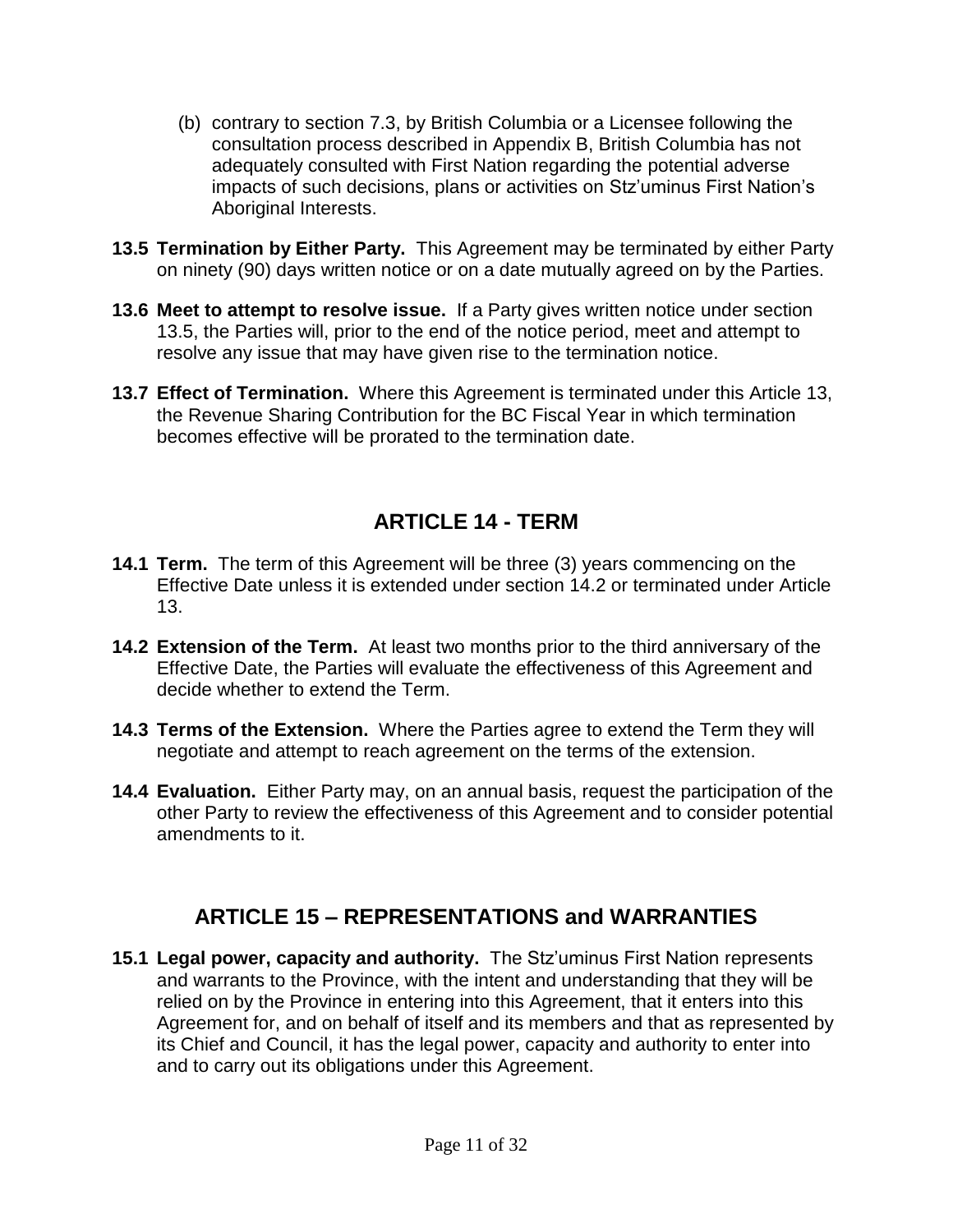### **ARTICLE 16 - NOTICE and DELIVERY**

**16.1 Delivery of Notices.** Any notice, document, statement or report contemplated under this Agreement must be in writing and will be deemed validly given to and received by a Party, if delivered personally, on the date of delivery, or, if delivered by mail, email or facsimile copier, when received by the Parties at the addresses as follows:

if to British Columbia:

Deputy Minister Ministry of Aboriginal Relations and Reconciliation P.O. Box 9100 STN PROV GOVT Victoria B.C. V8W 9B1 Telephone: (250) 356-1394 Fax: (250) 387-6594

and if to the Stz'uminus First Nation:

Chief John Elliott Stz'uminus First Nation 12611-A Trans-Canada Highway Ladysmith B.C. V9G 1M5 Telephone: (250) 245-7155 Fax: (250) 245-3012

**16.2 Change of Address.** Either Party may, from time to time, give notice to the other Party of a change of address or facsimile number and after the giving of such notice, the address or facsimile number specified in the notice will, for purposes of section 16.1, supersede any previous address or facsimile number for the Party giving such notice.

## **ARTICLE 17 - GENERAL PROVISIONS**

- **17.1 Governing law.** This Agreement will be governed by and construed in accordance with the laws of British Columbia.
- **17.2 Not a Treaty.** This Agreement does not:
	- (a) constitute a treaty or a lands claims agreement within the meaning of sections 25 or 35 of the *Constitution Act, 1982* (Canada); or
	- (b) affirm, recognize, abrogate or derogate from any Stz'uminus First Nation's Aboriginal Interests.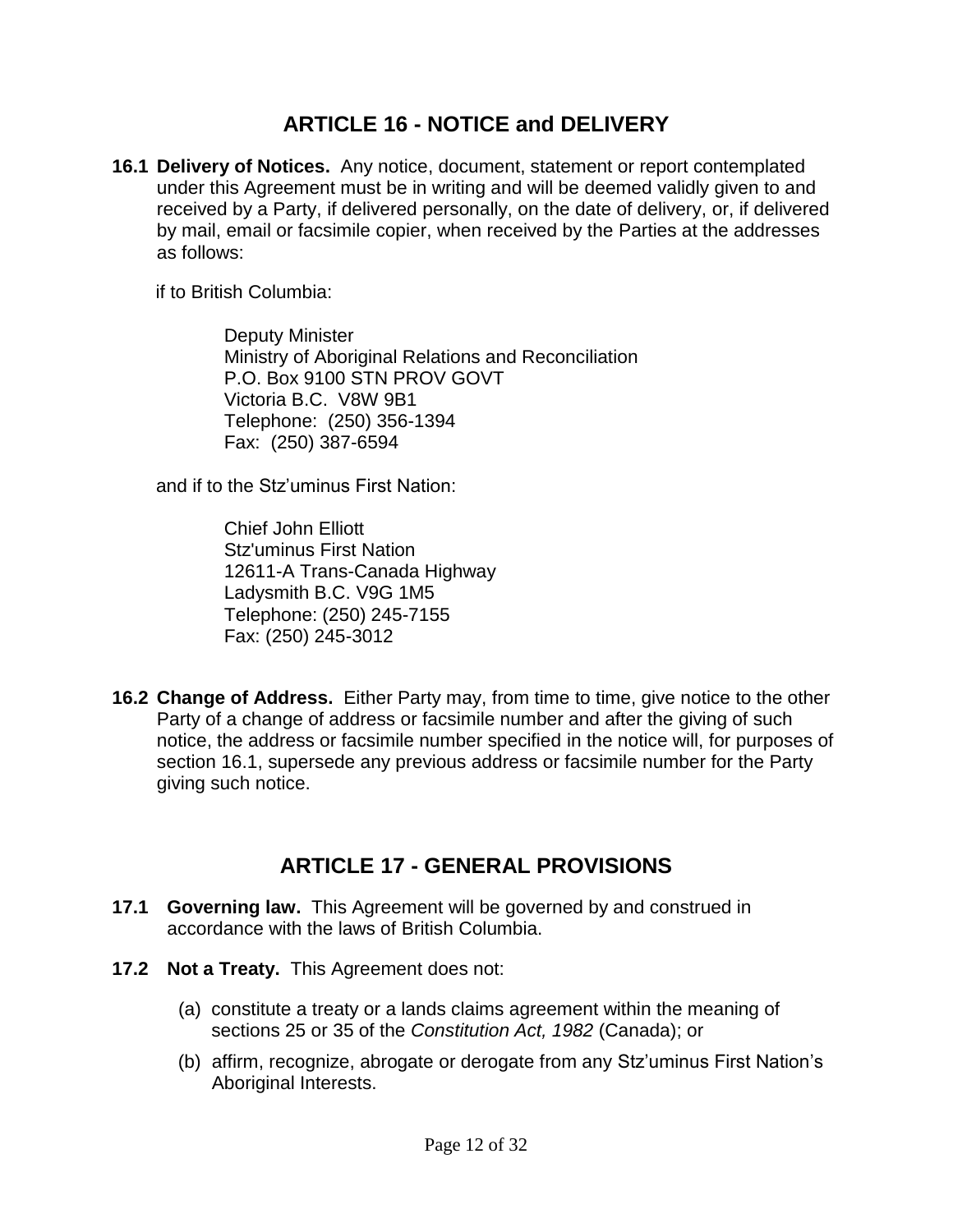- **17.3 No Admissions.** Nothing in this Agreement will be construed as:
	- (a) an admission of the validity of, or any fact or liability in relation to, any claims relating to alleged past or future infringements of Stz'uminus First Nation's Aboriginal Interests;
	- (b) an admission or acknowledgement of any obligation to provide any financial, economic or other compensation, including those in this Agreement, as part of British Columbia's obligation to consult and, as appropriate, accommodate; or
	- (c) in any way limiting the position the Parties may take in any proceedings or in any discussions or negotiations between the Parties, except as expressly contemplated in this Agreement.
- **17.4 No Fettering.** Nothing in this Agreement is to be construed as interfering with, or fettering in any manner, the exercise by British Columbia or its agencies of any statutory, prerogative, executive or legislative power or duty.
- **17.5 No Implied Waiver.** Any waiver of any term or breach of this Agreement is effective only if it is in writing and signed by the waiving Party and is not a waiver of any other term or breach.
- **17.6 Assignment.** Stz'uminus First Nation must not assign, either directly or indirectly, this Agreement or any right of First Nation under this Agreement without the prior written consent of British Columbia.
- **17.7 Emergencies.** Nothing in this Agreement affects the ability of either Party to respond to any emergency circumstances.
- **17.8 Acknowledgment.** The Parties acknowledge and enter into this Agreement on the basis that Stz'uminus First Nation has Aboriginal Interests within the Traditional Territory but that the specific nature, scope or geographic extent of those Aboriginal Interests have yet to be determined. The Parties intend that broader processes that may be engaged in to bring about reconciliation may lead to a common understanding of the nature, scope and geographic extent of First Nation Aboriginal Interests.
- **17.9 Third Parties.** This Agreement is not intended to limit any obligation of forest or range licensees or other third parties to Stz'uminus First Nation.
- **17.10 Other Economic Opportunities and Benefits.** This Agreement does not preclude Stz'uminus First Nation from accessing forestry economic opportunities and benefits, which may be available to it, other than those expressly set out in this Agreement.
- **17.11 Validity of Agreement.** If any provision of this Agreement or the application of it to any person or circumstance is invalid or unenforceable to any extent, the remainder of this Agreement and the application of it to any person or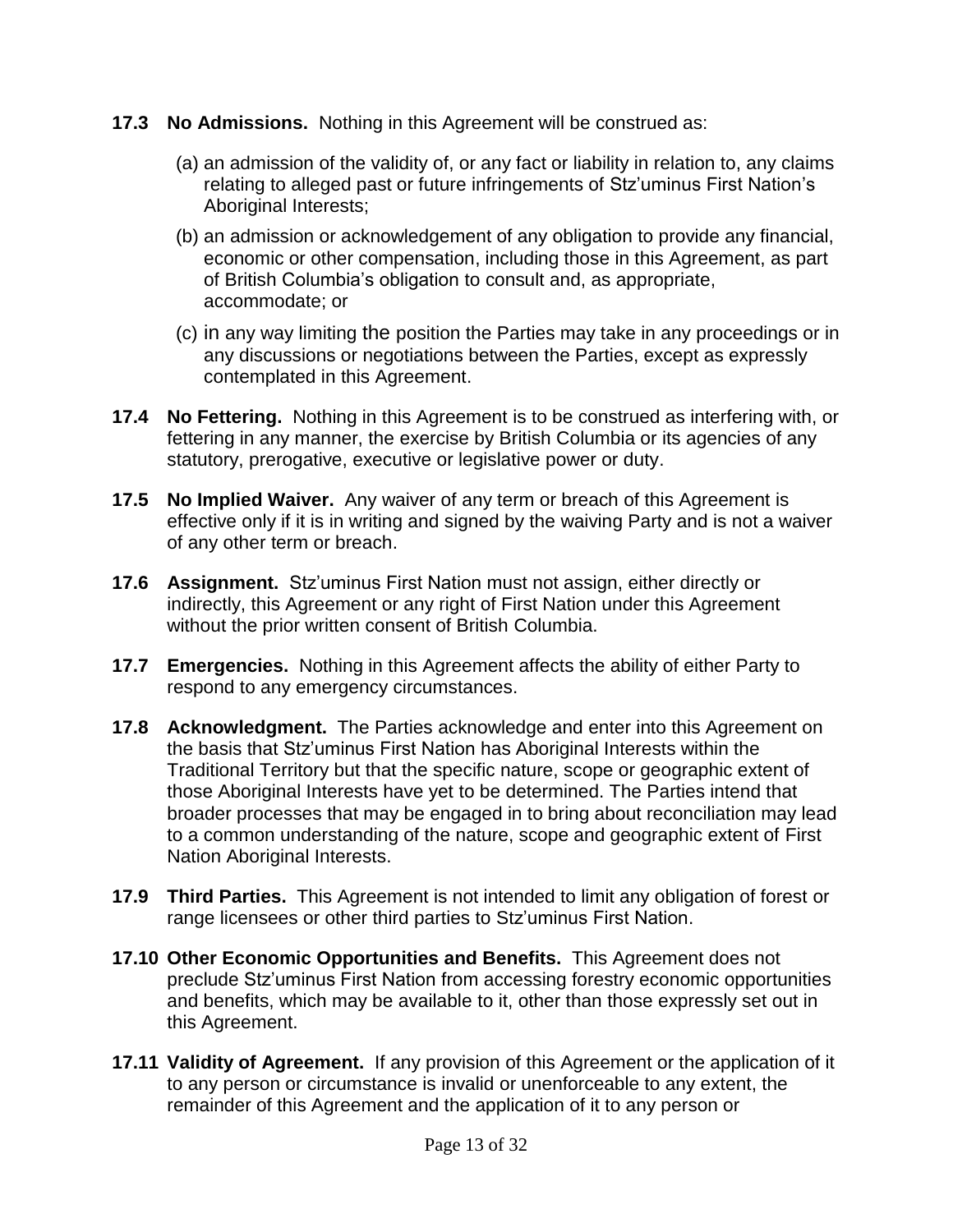circumstance will not be affected or impaired and will be valid and enforceable to the extent permitted by law.

- **17.12 Entire Agreement.** This Agreement and any amendment to it constitute the entire agreement between the Parties with respect to the subject matter of this Agreement.
- **17.13 Further Acts and Assurances.** Each Party must perform the acts, execute and deliver the writings, and give the assurances as may be reasonably necessary to give full effect to this Agreement.
- **17.14 Execution in Counterpart.** This Agreement may be entered into by a separate copy of this Agreement being executed by each Party and that executed copy being delivered to the other Party by a method provided for in Article 16 or any other method agreed to by the Parties.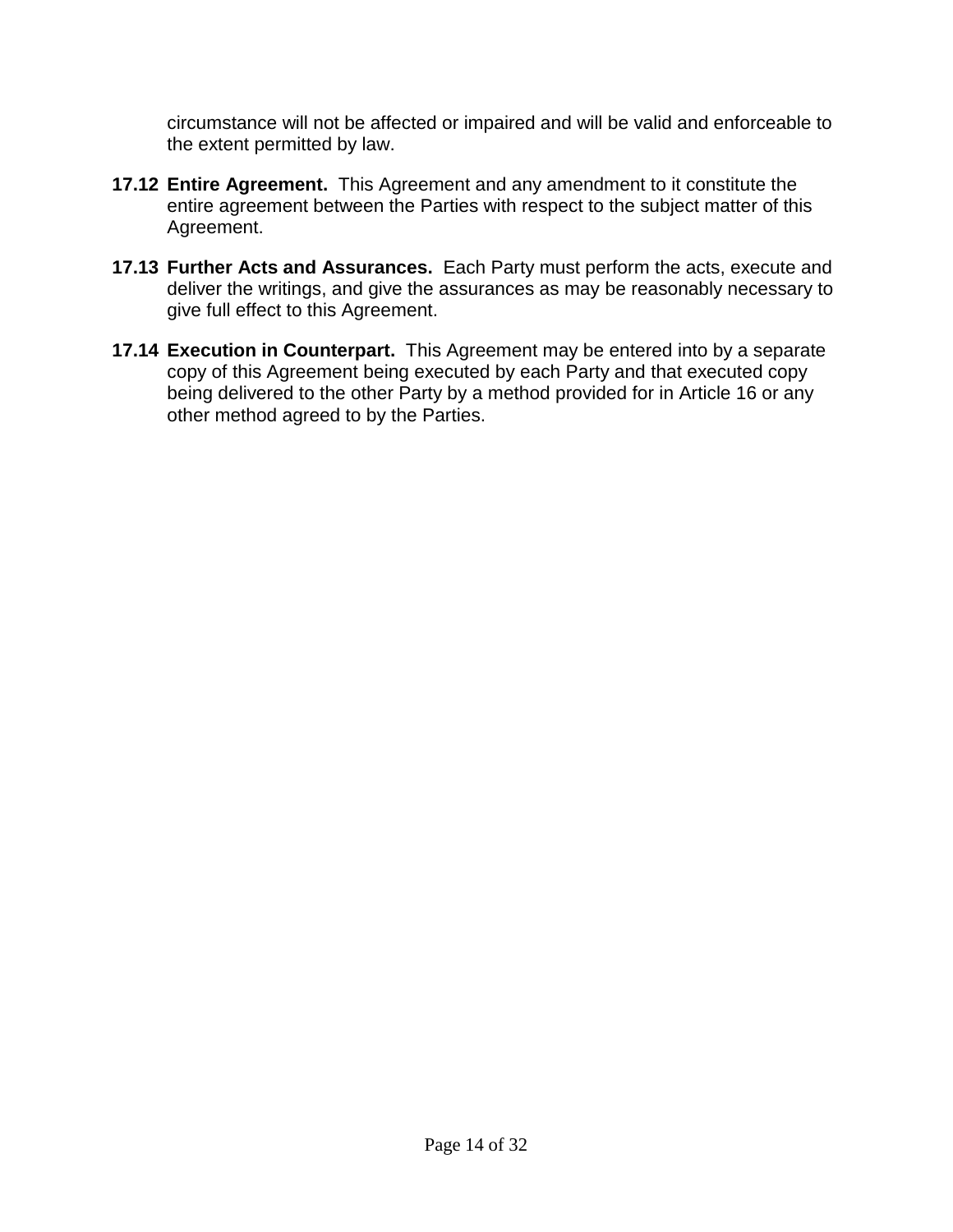17.15 Amendment in Writing. No amendment to this Agreement is effective unless it is agreed to in writing and signed by the Parties.

Signed on behalf of:

**Stz'uminus First Nation** 

Dec 20, 2016

Chief John Elliott

**Date** 

Courthier

Witness of Stz'uminus First Nation signatures

Signed on behalf of:

**Government of British Columbia** 

 $\frac{\sqrt{a_n}}{\text{Date}}$  /8, 20/7

Minister of Abbriginal Relations and Réconciliation

Ilward Sem/

Witness of Minister signature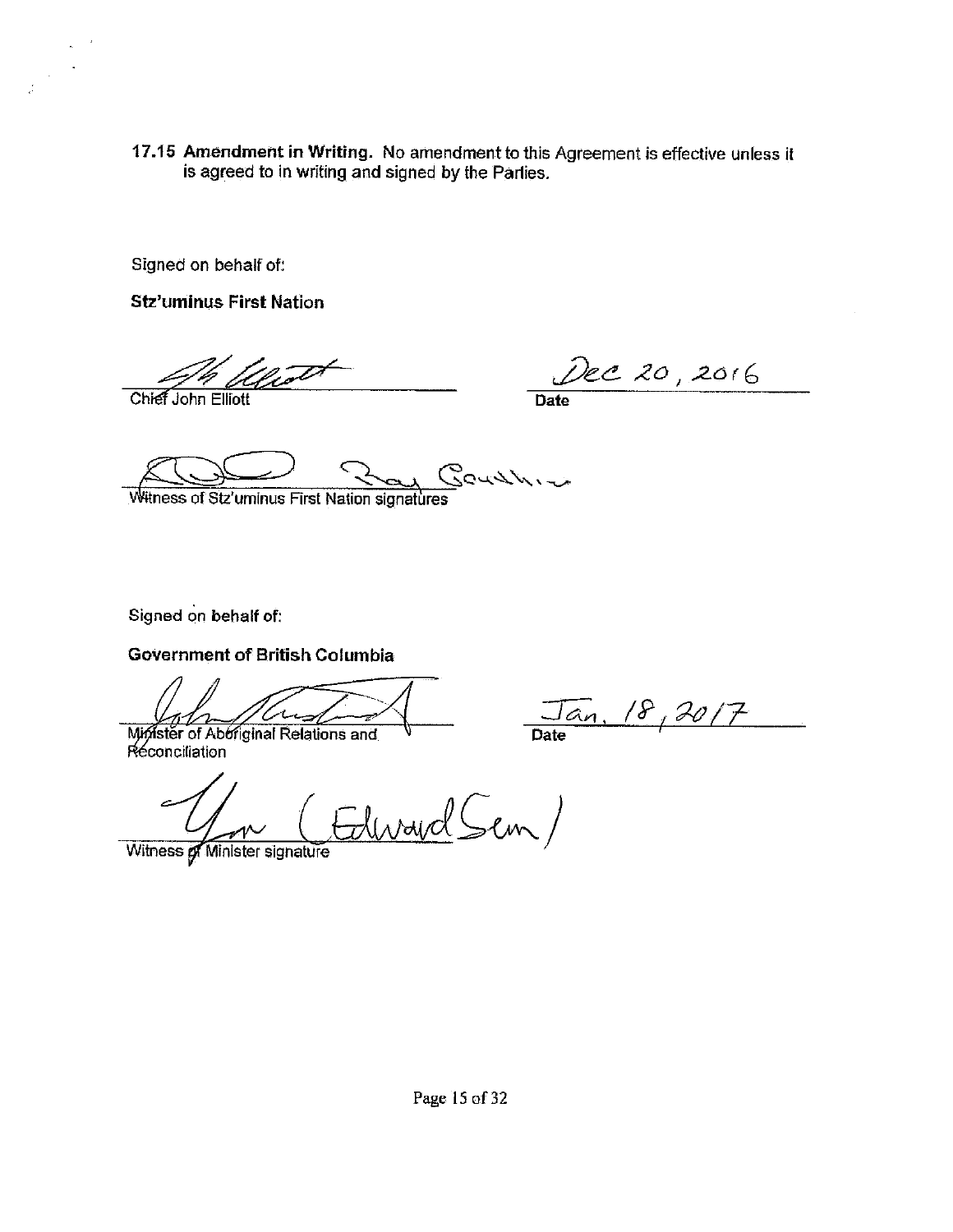

**APPENDIX A Map of Stz'uminus First Nation Traditional Territory**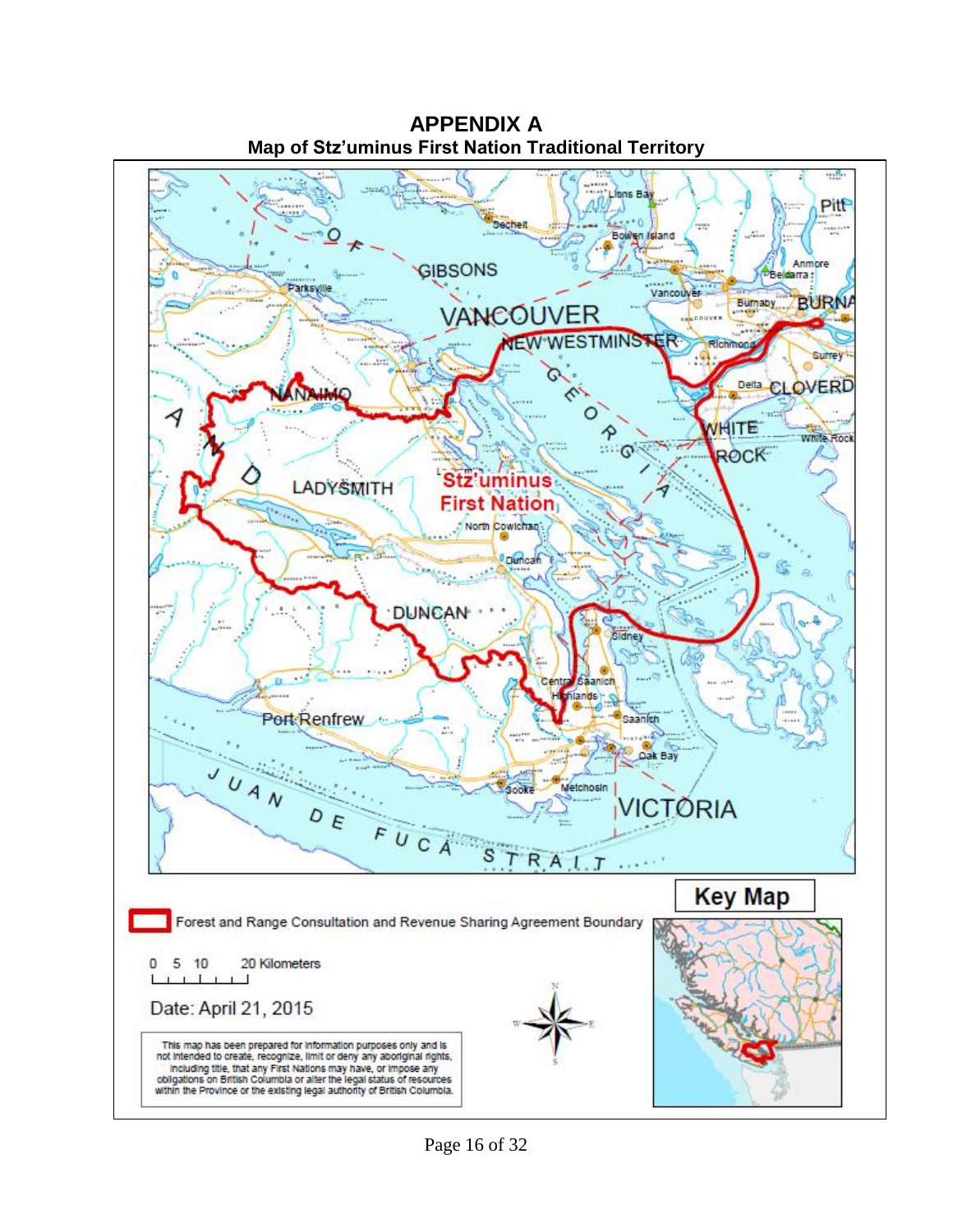### **APPENDIX B**

### **Consultation Process for Administrative and/or Operational and Operational Plans within First Nation Traditional Territory**

- 1.1 British Columbia will consult with Stz'uminus First Nation on proposed Administrative and/or Operational Decisions and Operational Plans that may potentially adversely impact Stz'uminus First Nation's Aboriginal Interests within the Traditional Territory, in accordance with this Appendix B.
- 1.2 Stz'uminus First Nation will fully participate in information sharing and/or consultation with British Columbia, Licensees or proponents regarding proposed Administrative and/or Operational Decisions or Operational Plans within the Traditional Territory in accordance with this Appendix B.
- 1.3 In order to facilitate consultation, the Parties will use the Matrix set out in section 1.10 of this Appendix to determine which proposed Administrative and/or Operational Decisions and Operational Plans will require consultation, as well as the appropriate level of consultation for those decisions and plans.
- 1.4 The level of consultation required for the types of Administrative and/or Operational Decisions and Operational Plans listed in Schedule 1 (the "List of Decisions") will be the level indicated in the column of Schedule 1 headed "Consultation Level", unless the Parties agree to a different consultation level under section 1.11 of this Appendix.
- 1.5 If on or before January  $31<sup>st</sup>$  a Party requests that the List of Decisions or the consultation level for a type of decision or plan set out in it be revised for a subsequent BC Fiscal Year, the Parties will discuss that request and if the Parties agree to a revision, update the List of Decisions on or before March 31<sup>st</sup> of the current fiscal year.
- 1.6 If British Columbia becomes aware of proposed Administrative and/or Operational Decisions or Operational Plans not contained in the List of Decisions that will have effect within the Traditional Territory of Stz'uminus First Nation during the current fiscal year, British Columbia will notify the Stz'uminus First Nation of those decisions or plans and the Parties will, with reference to the criteria set out in the Matrix, seek to agree on the consultation levels that will be applicable to those decisions or plans.
- 1.7 If the Parties cannot agree upon which consultation level in section 1.10 of this Appendix should apply to a particular or any Operational or Administrative Decision or Operational Plan, then British Columbia will consult with Stz'uminus First Nation on the basis of British Columbia's consultation procedures in effect at the time as well as the applicable case law respecting consultation obligations.
- 1.8 In reviewing and responding to a proposed Administrative and/or Operational Decision or Operational Plan submitted to them, Stz'uminus First Nation will, unless otherwise agreed by the Parties, provide the party (i.e. British Columbia, Licensee or proponent) that supplied the proposed decision or plan to them, with all reasonably available information that will identify any potential adverse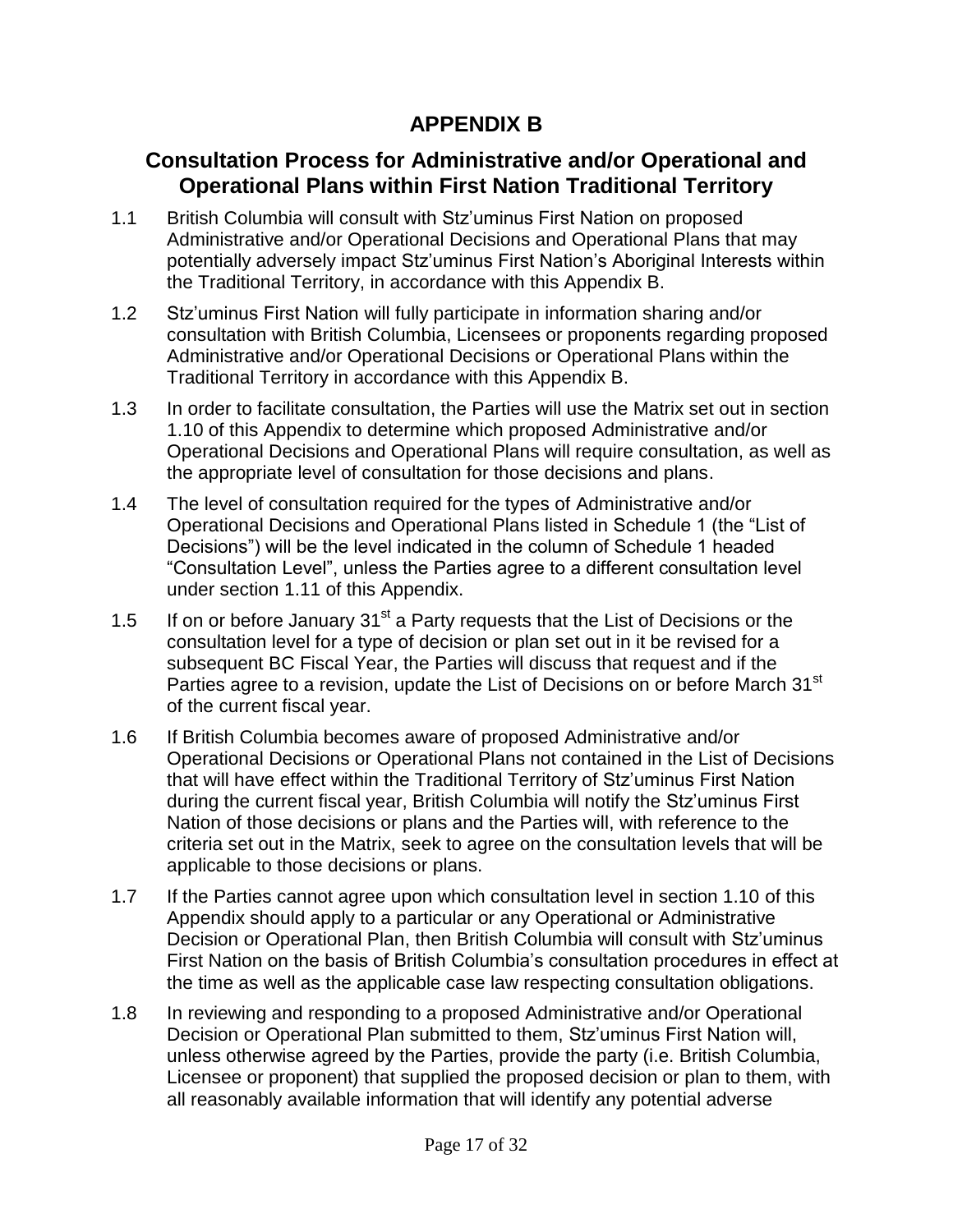impacts to their Aboriginal Interests that may occur as a result of the proposed Administrative and/or Operational Decision or Operational Plan within the Traditional Territory or forest or range resource development practices that may be carried out pursuant to that decision or plan.

- 1.9 If a proposed Administrative and/or Operational Decision or Operational Plan is submitted to Stz'uminus First Nation and no response is received within the consultation period set out in section 1.10 of this Appendix for the consultation level applicable to the proposed Administrative and/or Operational Decision or Operational Plan, then British Columbia may proceed to make a decision regarding the decision or plan.
- 1.10 The Parties agree that:
	- (a) as set out in the table below (the "Matrix") there will be six (6) potential levels of consultation for a proposed Administrative and/or Operational Decision or Operational Plan;
	- (b) subject to the List of Decisions, the appropriate consultation level for a proposed Administrative and/or Operational Decision or Operational Plan will be determined by reference to the criteria set out in the Matrix; and
	- (c) the consultation period applicable to a consultation level is the period referred to in the Matrix, the List of Decisions or as otherwise agreed to by the Parties, whichever period is the longest.



| Level                                                                           | <b>Description</b>                                                                                                                                                                                          | Intent                                                                                                                                                                                                                          |
|---------------------------------------------------------------------------------|-------------------------------------------------------------------------------------------------------------------------------------------------------------------------------------------------------------|---------------------------------------------------------------------------------------------------------------------------------------------------------------------------------------------------------------------------------|
| 1. Information<br><b>Sharing: prior</b><br>to formal<br>consultation<br>process | Proponent or tenure holder<br>engages Stz'uminus First Nation<br>during planning to provide<br>opportunity to incorporate<br>Aboriginal Interests prior to<br>submitting plan/request to<br>Decision Maker. | Proponent or tenure holder<br>engages directly with Stz'uminus<br>First Nation and provides summary<br>of communications to British<br>Columbia.                                                                                |
| 2. Available on<br><b>Request</b>                                               | Type of notification whereby<br><b>British Columbia informs</b><br>Stz'uminus First Nation they will<br>not be sending out information.                                                                     | Stz'uminus First Nation can request<br>from British Columbia more<br>detailed information about<br>decisions made at this level.                                                                                                |
| 3. Notification                                                                 | Notify in writing Stz'uminus First<br>Nation about an upcoming<br>decision and provide overview<br>information. Would be an<br>opportunity for comment.                                                     | <b>British Columbia provides</b><br>Stz'uminus First Nation base level<br>information and a short reasonable<br>time (21-30 calendar day<br>consultation period determined by<br>the Parties) to comment. Limited<br>follow-up. |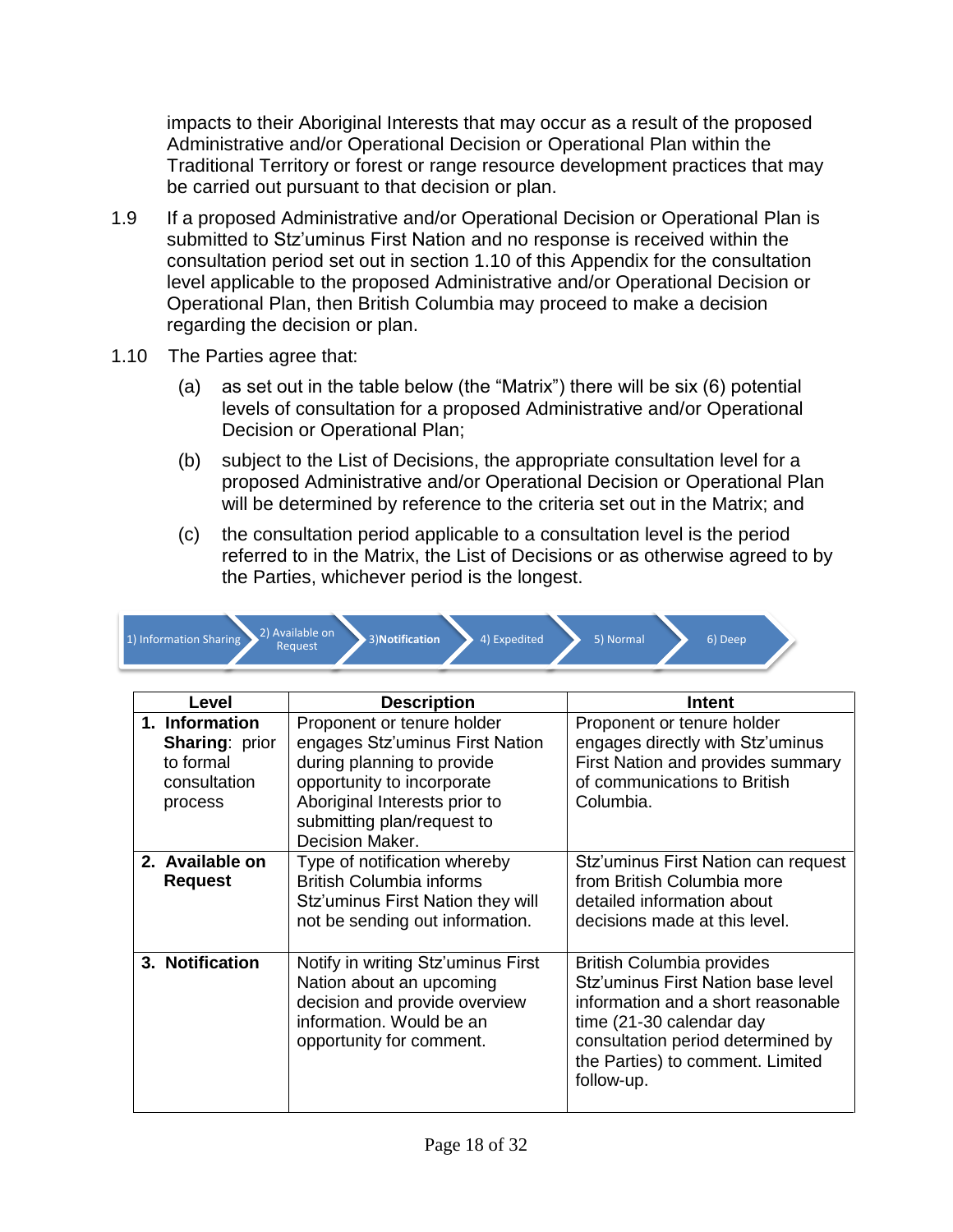| Level                                                 | <b>Description</b>                                                                                                                                                                                                                                                                                                           | Intent                                                                                                                                                                                                                                                                                                                                     |
|-------------------------------------------------------|------------------------------------------------------------------------------------------------------------------------------------------------------------------------------------------------------------------------------------------------------------------------------------------------------------------------------|--------------------------------------------------------------------------------------------------------------------------------------------------------------------------------------------------------------------------------------------------------------------------------------------------------------------------------------------|
| 4. Expedited<br><b>Consultation</b><br><b>Process</b> | Where there is an imminent threat<br>to a resource value (e.g. mountain<br>pine beetle spread control) an<br>expedited consultation process is<br>undertaken.                                                                                                                                                                | Intense but short timeline (about 10)<br>calendar days). A justification for<br>shortening the period would be<br>given by describing the imminent<br>threat. May require a meeting.                                                                                                                                                       |
| 5. Normal<br><b>Consultation</b>                      | Follow on "normal" track for<br>consultation guided by up-to-date<br>consultation policy. Meetings to<br>resolve issues where possible and<br>make decision in a timely manner.                                                                                                                                              | Intent to follow this course in most<br>circumstances. Usually a $30 - 60$<br>calendar day consultation period.<br>May involve meaningful discussion<br>of accommodation options where<br>appropriate. British Columbia will<br>notify Stz'uminus First Nation of the<br>final decision where requested by<br>the Stz'uminus First Nation. |
| 6. Deep<br><b>Consultation</b>                        | Use reasonable effort to inform in<br>an accessible manner and to<br>engage in full discussions around<br>the proposed decision. Make<br>reasonable efforts to<br>accommodate where necessary.<br>Preliminary assessments may<br>indicate a significant Aboriginal<br>Interest and a significant impact to<br>that interest. | Would involve meaningful<br>discussion of suitable<br>accommodation options and interim<br>solutions where appropriate. May<br>require extended timelines. British<br>Columbia will provide the<br>Stz'uminus First Nation with the<br>final decision and rational in writing.                                                             |

- 1.11 The Parties may agree to increase or decrease the consultation level for a specific proposed Administrative and/or Operational Decision or Operational Plan where detailed Aboriginal Interest information is provided that indicates a different consultation level is appropriate.
- 1.12 Unless requested by the Stz'uminus First Nation, the Province is not obligated to inform the Stz'uminus First Nation of the Delegated Decision Maker's decision where the consultation level in respect of the proposed decision was level three (3) or lower.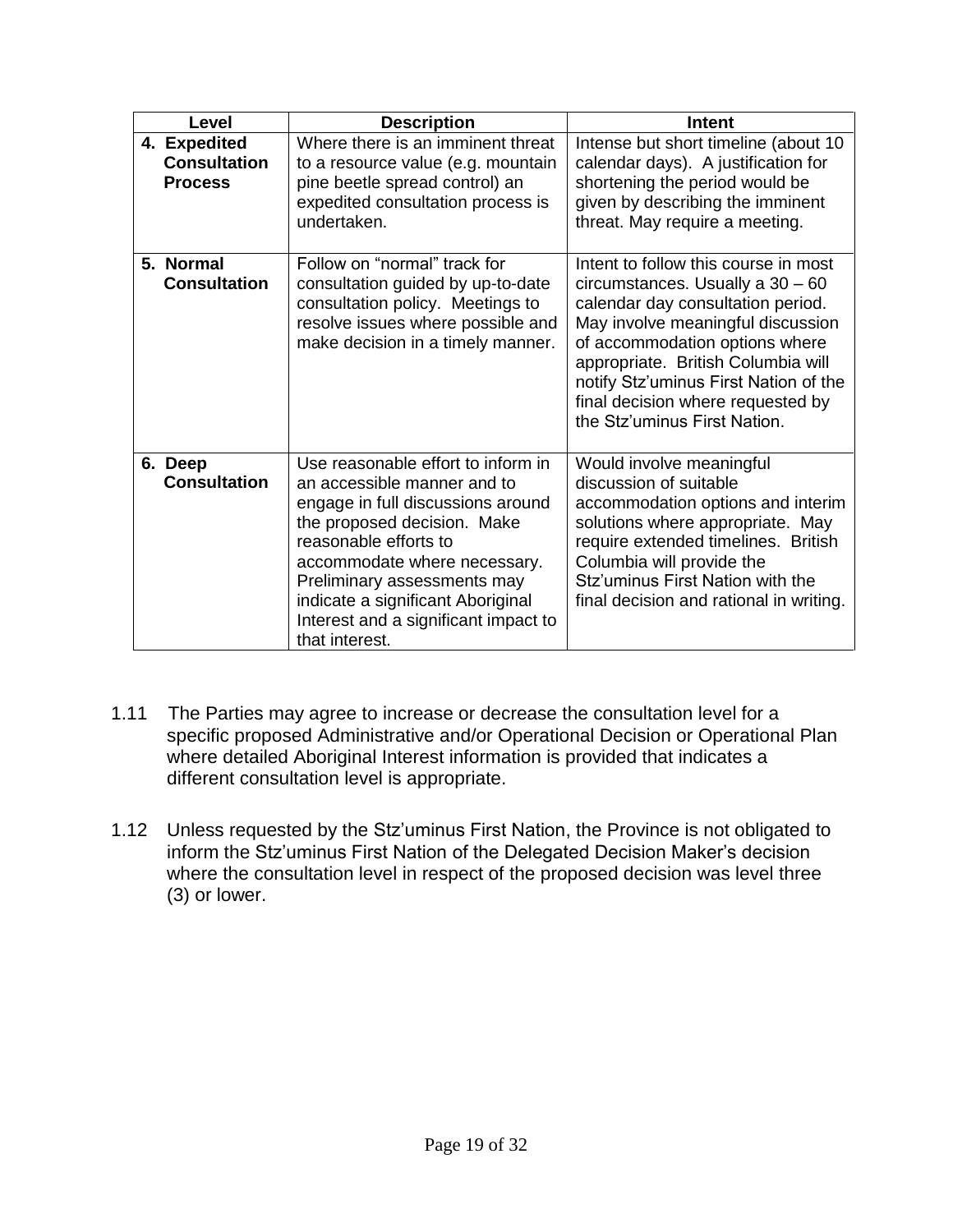|                                                       |                                |                                                                                                             |                                  | <b>FCRSA Annual List</b>             |                                                                                                                                                                                                                                     |
|-------------------------------------------------------|--------------------------------|-------------------------------------------------------------------------------------------------------------|----------------------------------|--------------------------------------|-------------------------------------------------------------------------------------------------------------------------------------------------------------------------------------------------------------------------------------|
|                                                       |                                | As per Section 1.3 - Stz'uminus First Nation                                                                |                                  |                                      |                                                                                                                                                                                                                                     |
| <b>Decision</b>                                       | <b>Decision</b><br><b>Type</b> | <b>Delegated</b><br><b>Decision</b><br>Maker <sup>1</sup>                                                   | <b>Consult</b><br>ation<br>Level | <b>Consultation</b><br><b>Period</b> | <b>Comments</b>                                                                                                                                                                                                                     |
| <b>Allowable Annual Cut at the Timber Supply Area</b> |                                |                                                                                                             |                                  |                                      |                                                                                                                                                                                                                                     |
| Timber supply reviews                                 | Admin                          | <b>Chief Forester</b>                                                                                       | 5                                | 24 months total                      | Multiple 60 day processes at discreet intervals over                                                                                                                                                                                |
| for AAC Cut (AAC)<br>determination                    |                                |                                                                                                             |                                  | several 60-day<br>consultations      | 24 month period                                                                                                                                                                                                                     |
| AAC disposition<br>/apportionment                     | Admin                          | Minister FLNRO                                                                                              | 5                                | 60 days                              |                                                                                                                                                                                                                                     |
| <b>Innovative Forestry</b><br>Practices AAC           | Admin                          | Regional<br>Executive<br>Director                                                                           | 5                                | 60 days                              |                                                                                                                                                                                                                                     |
| <b>Community Forest Agreements (CFA)</b>              |                                |                                                                                                             |                                  |                                      |                                                                                                                                                                                                                                     |
| Timber supply reviews                                 | Admin                          | Regional                                                                                                    | 5                                | 60 days                              |                                                                                                                                                                                                                                     |
| for AAC determination                                 |                                | Executive<br>Director                                                                                       |                                  |                                      |                                                                                                                                                                                                                                     |
| <b>Issue CFA</b>                                      | Admin                          | RED/DM                                                                                                      | 5                                | 60 days                              |                                                                                                                                                                                                                                     |
| CFA management plan<br>approvals                      | Admin                          | Regional<br>Executive<br>Director                                                                           | 5                                | 60 days                              |                                                                                                                                                                                                                                     |
| CFA management plan<br>amendments                     | Admin                          | Regional<br>Executive<br>Director                                                                           | 3                                | 30 days                              |                                                                                                                                                                                                                                     |
| Probationary CFA<br>transition into a CFA             | Admin                          | Regional<br>Executive<br>Director                                                                           | 3                                | 30 days                              |                                                                                                                                                                                                                                     |
| Boundary/Area<br>amendment                            | Admin                          | Regional<br>Executive<br>Director<br>(legislation<br>indicates DM or<br>RED but currently<br>it is the RED) | 3                                | 30 days                              |                                                                                                                                                                                                                                     |
| <b>CFA</b> Replacement                                | Admin                          | <b>RED/DM</b>                                                                                               | 3                                | 30 days                              |                                                                                                                                                                                                                                     |
| Cutting permit (CP)<br>issuance                       | Operational                    | District Manager                                                                                            | 1, 5                             | 30 days                              | Supplemental consultation by MFLNRO (above<br>level 1) may occur based on the outcome of<br>licensee-led information sharing.                                                                                                       |
| Road permit (RP)<br>issuance                          | Operational                    | District Manager                                                                                            | 1.5                              | 30 days                              | Supplemental consultation by MFLNRO (above<br>level 1) may occur based on the outcome of<br>licensee lead information sharing.                                                                                                      |
| CP/RP minor<br>amendments                             | Operational                    | District Manager                                                                                            | 1, 2                             | 30 days                              | Generally no consultation obligations with these<br>minor amendments. Licensee led information<br>sharing in exceptional situations according to the<br>nature/significance of the amendment as per the<br>consultation procedures. |
| <b>Delisting Community Watersheds</b>                 |                                |                                                                                                             |                                  |                                      |                                                                                                                                                                                                                                     |
| <b>Delisting Community</b><br>Watersheds              | Admin                          | Regional<br>Executive<br>Director                                                                           | 5                                | 60 days                              |                                                                                                                                                                                                                                     |
| <b>Forest Licence (FL)</b>                            |                                |                                                                                                             |                                  |                                      |                                                                                                                                                                                                                                     |
| <b>AAC</b> Designation                                | Admin                          | Regional<br>Executive<br>Director                                                                           | 5,6                              | 60 days                              |                                                                                                                                                                                                                                     |
| Licence transfer                                      | Admin                          | Minister FLNRO                                                                                              | $\overline{\mathbf{3}}$          | 30 days                              | Unknown until application arrives                                                                                                                                                                                                   |
| Section 18 transfers of<br>AAC between TSA's          | Admin                          | Regional<br>Executive<br>Director                                                                           | $\overline{5}$                   | 60 days                              |                                                                                                                                                                                                                                     |
| <b>Innovative Forest</b><br>Practises Agreements      | Admin                          | Regional<br>Executive<br>Director                                                                           | 3, 5                             | 6 months                             |                                                                                                                                                                                                                                     |
| <b>Issuance of Forest</b>                             | Admin                          | Regional                                                                                                    | 5                                | 60 days                              |                                                                                                                                                                                                                                     |

# **Schedule 1 – List of Decisions**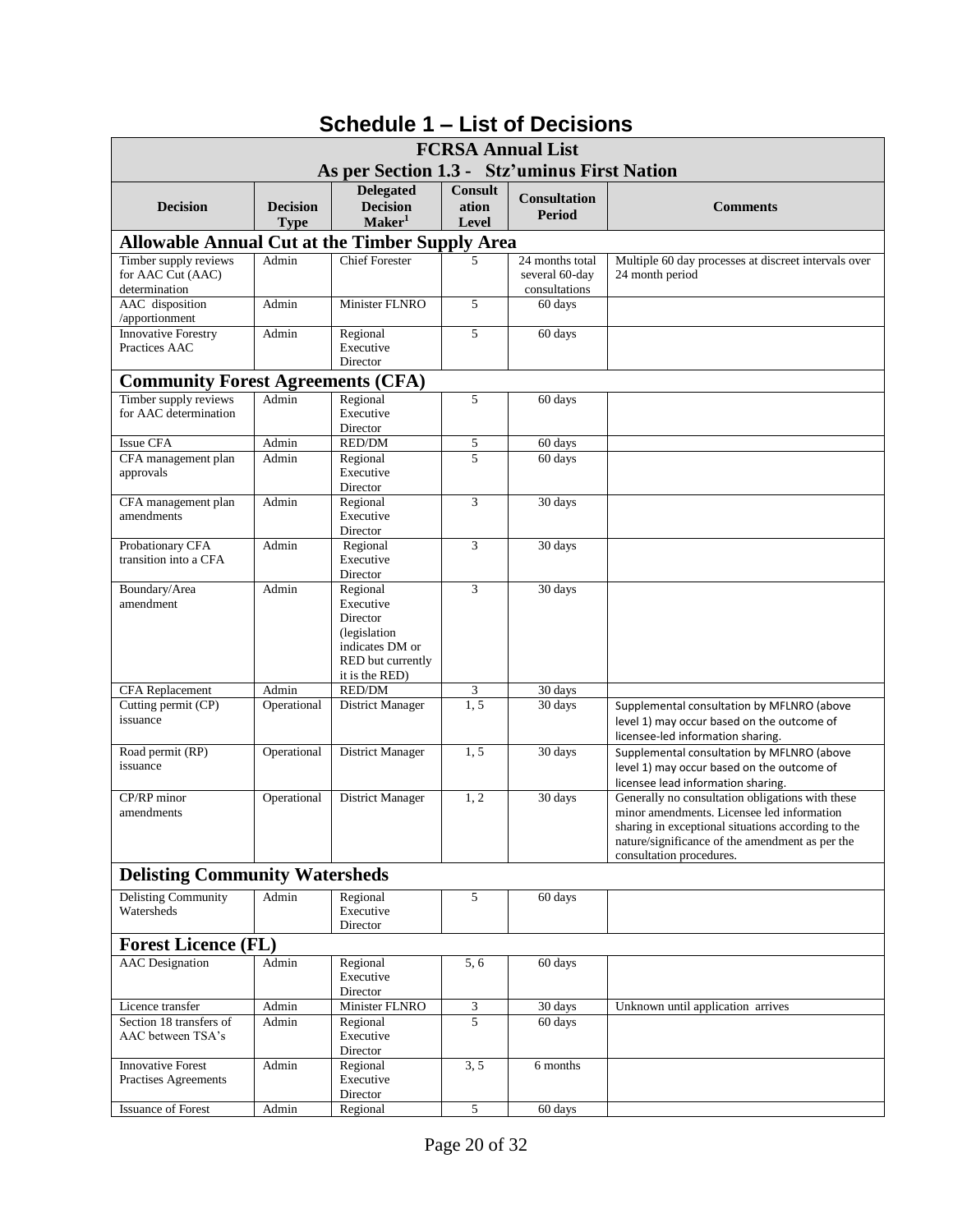| <b>FCRSA Annual List</b><br>As per Section 1.3 - Stz'uminus First Nation                               |                 |                                                                  |                         |                                      |                                                                                                                                                                                                                                     |  |  |
|--------------------------------------------------------------------------------------------------------|-----------------|------------------------------------------------------------------|-------------------------|--------------------------------------|-------------------------------------------------------------------------------------------------------------------------------------------------------------------------------------------------------------------------------------|--|--|
| <b>Decision</b>                                                                                        | <b>Decision</b> | <b>Delegated</b><br><b>Decision</b>                              | <b>Consult</b><br>ation | <b>Consultation</b><br><b>Period</b> | <b>Comments</b>                                                                                                                                                                                                                     |  |  |
|                                                                                                        | <b>Type</b>     | Maker <sup>1</sup>                                               | <b>Level</b>            |                                      |                                                                                                                                                                                                                                     |  |  |
| licence/Non-replaceable<br>forest licence (NRFL)                                                       |                 | Executive<br>Director                                            |                         |                                      |                                                                                                                                                                                                                                     |  |  |
| Boundary/Area<br>amendment                                                                             | Admin           | Regional<br>Executive<br>Director                                | 3                       | 30 days                              |                                                                                                                                                                                                                                     |  |  |
| <b>Extension of Forest</b><br>licence/Non-replaceable<br>forest licence (NRFL)                         | Admin           | Regional<br>Executive<br>Director                                | 1, 3                    | 30 days                              |                                                                                                                                                                                                                                     |  |  |
| FL consolidation, and<br>subdivision                                                                   | Admin           | Regional<br>Executive<br>Director                                | 3                       | 30 days                              |                                                                                                                                                                                                                                     |  |  |
| FL replacement                                                                                         | Admin           | Regional<br>Executive<br>Director                                | 3                       | 30 days                              |                                                                                                                                                                                                                                     |  |  |
| Exemptions from cut<br>control limits for forest<br>health                                             | Admin           | Regional<br>Executive<br>Director                                | 3                       | 30 days                              |                                                                                                                                                                                                                                     |  |  |
| Cutting permit (CP)<br>issuance                                                                        | Operational     | District Manager                                                 | 1, 5                    | 30 days                              | Supplemental consultation by MFLNRO (above<br>level 1) may occur based on the outcome of<br>licensee-led information sharing.                                                                                                       |  |  |
| Road permit (RP)<br>issuance                                                                           | Operational     | <b>District Manager</b>                                          | 1, 5                    | 30 days                              | Supplemental consultation by MFLNRO (above<br>level 1) may occur based on the outcome of<br>licensee lead information sharing.                                                                                                      |  |  |
| CP/RP minor<br>amendments                                                                              | Operational     | District Manager                                                 | 1, 2                    | 30 days                              | Generally no consultation obligations with these<br>minor amendments. Licensee led information<br>sharing in exceptional situations according to the<br>nature/significance of the amendment as per the<br>consultation procedures. |  |  |
| <b>Forestry Licence to Cut (FLTC)</b>                                                                  |                 |                                                                  |                         |                                      |                                                                                                                                                                                                                                     |  |  |
| Licence transfer                                                                                       | Admin           | Regional<br>Executive<br>Director                                | 3                       | 30 days                              | Unknown until application arrives                                                                                                                                                                                                   |  |  |
| Salvage of damaged<br>timber                                                                           | Operational     | District Manager                                                 | 1, 5                    | 30 days                              | Supplemental consultation by MFLNRO (above<br>level 1) may occur based on the outcome of<br>licensee-led information sharing.                                                                                                       |  |  |
| Salvage of post-harvest<br>material, decked timber,<br>all FLTC extensions,                            | Operational     | <b>District Manager</b><br>and Regional<br>Executive<br>Director | $\overline{2}$          | n/a                                  |                                                                                                                                                                                                                                     |  |  |
| Community wildfire<br>protection. (FLTC)<br>Non-emergency licence<br>to cut for wildfire<br>prevention | Operational     | Regional<br>Executive<br>Director                                | 3                       | 30 days                              |                                                                                                                                                                                                                                     |  |  |
| FLTC (major) with CPs-<br>issuance.                                                                    | Admin           | Regional<br>Executive<br>Director                                | 5                       | 60 days                              |                                                                                                                                                                                                                                     |  |  |
| FLTC (major) with CPs-<br>extension                                                                    | Admin           | Regional<br>Executive<br>Director                                | $\overline{c}$          | n/a                                  |                                                                                                                                                                                                                                     |  |  |
| FLTC (major) with CPs-<br>boundary amendment                                                           | Admin           | Regional<br>Executive<br>Director                                | 5                       | 60 days                              |                                                                                                                                                                                                                                     |  |  |
| FLTC issuance by BC<br><b>Timber Sales</b>                                                             | Operational     | <b>Timber Sales</b><br>Manager                                   | $\overline{c}$          | n/a                                  |                                                                                                                                                                                                                                     |  |  |
| Cutting permit (CP)<br>issuance                                                                        | Operational     | District Manager                                                 | 1, 5                    | 30 days                              | Supplemental consultation by MFLNRO (above<br>level 1) may occur based on the outcome of<br>licensee-led information sharing.                                                                                                       |  |  |
| Road permit (RP)                                                                                       | Operational     | District Manager                                                 | 1, 5                    | 30 days                              | Supplemental consultation by MFLNRO (above                                                                                                                                                                                          |  |  |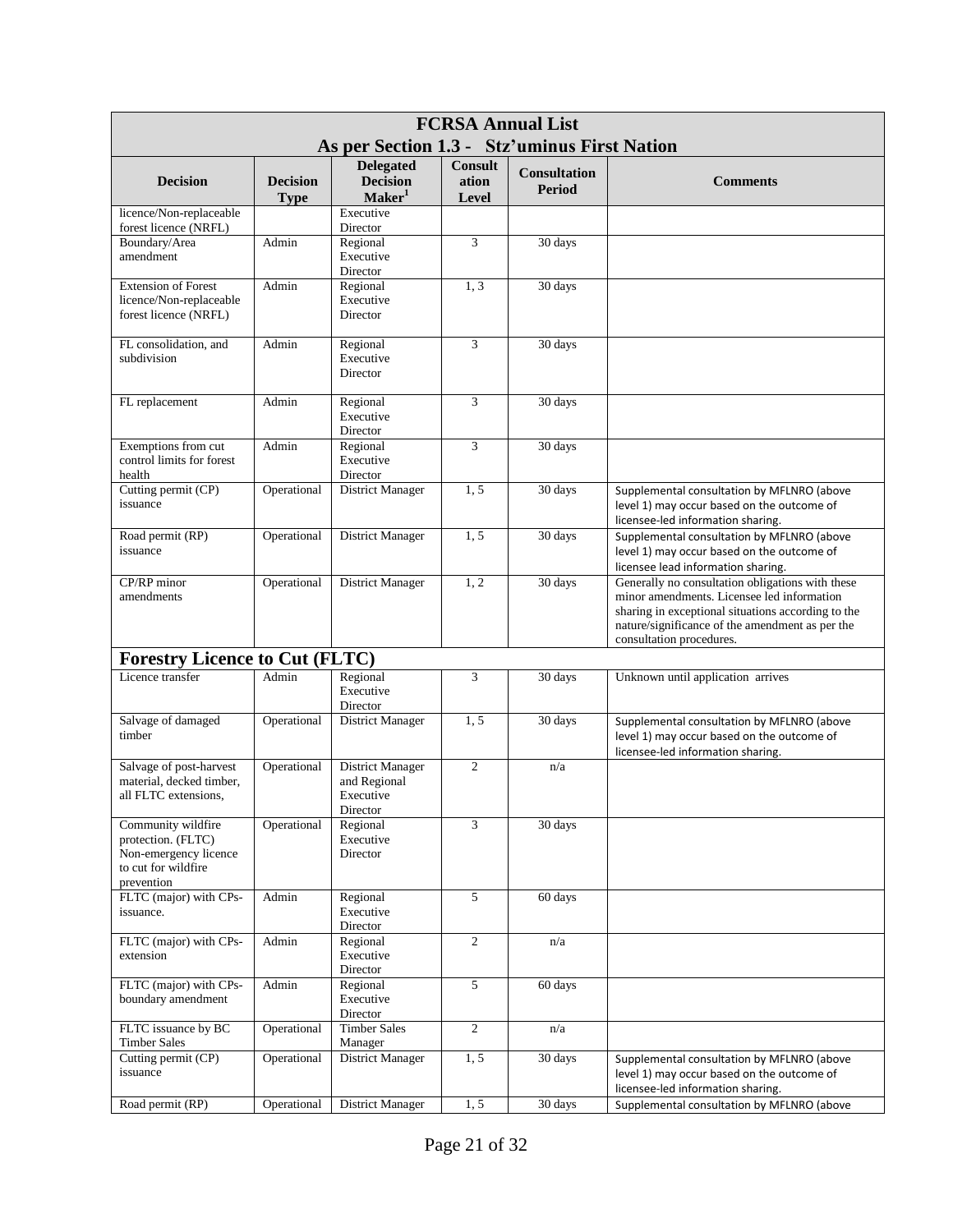| <b>FCRSA Annual List</b>                                                                                                                                                                                                                                        |                                |                                                           |                                  |                                      |                                                                                                                                                                                                                                     |  |  |
|-----------------------------------------------------------------------------------------------------------------------------------------------------------------------------------------------------------------------------------------------------------------|--------------------------------|-----------------------------------------------------------|----------------------------------|--------------------------------------|-------------------------------------------------------------------------------------------------------------------------------------------------------------------------------------------------------------------------------------|--|--|
|                                                                                                                                                                                                                                                                 |                                | As per Section 1.3 - Stz'uminus First Nation              |                                  |                                      |                                                                                                                                                                                                                                     |  |  |
| <b>Decision</b>                                                                                                                                                                                                                                                 | <b>Decision</b><br><b>Type</b> | <b>Delegated</b><br><b>Decision</b><br>Maker <sup>1</sup> | <b>Consult</b><br>ation<br>Level | <b>Consultation</b><br><b>Period</b> | <b>Comments</b>                                                                                                                                                                                                                     |  |  |
| issuance                                                                                                                                                                                                                                                        |                                |                                                           |                                  |                                      | level 1) may occur based on the outcome of                                                                                                                                                                                          |  |  |
| CP/RP minor                                                                                                                                                                                                                                                     |                                | <b>District Manager</b>                                   | 1, 2                             | 30 days                              | licensee lead information sharing.<br>Generally no consultation obligations with these                                                                                                                                              |  |  |
| amendments                                                                                                                                                                                                                                                      | Operational                    |                                                           |                                  |                                      | minor amendments. Licensee led information<br>sharing in exceptional situations according to the<br>nature/significance of the amendment as per the<br>consultation procedures.                                                     |  |  |
| <b>First Nation Woodland Licence (FNWL)</b>                                                                                                                                                                                                                     |                                |                                                           |                                  |                                      |                                                                                                                                                                                                                                     |  |  |
| Issue FNWL                                                                                                                                                                                                                                                      | Admin                          | RED/DM                                                    | $\sqrt{5}$                       | 60 days                              |                                                                                                                                                                                                                                     |  |  |
| Cutting permit (CP)<br>issuance                                                                                                                                                                                                                                 | Operational                    | District Manager                                          | 1, 5                             | 30 days                              | Supplemental consultation by MFLNRO (above<br>level 1) may occur based on the outcome of<br>licensee-led information sharing.                                                                                                       |  |  |
| Road permit (RP)                                                                                                                                                                                                                                                | Operational                    | District Manager                                          | 1, 5                             | 30 days                              | Supplemental consultation by MFLNRO (above                                                                                                                                                                                          |  |  |
| issuance                                                                                                                                                                                                                                                        |                                |                                                           |                                  |                                      | level 1) may occur based on the outcome of<br>licensee lead information sharing.                                                                                                                                                    |  |  |
| CP/RP minor<br>amendments                                                                                                                                                                                                                                       | Operational                    | District Manager                                          | 1, 2                             | 30 days                              | Generally no consultation obligations with these<br>minor amendments. Licensee led information<br>sharing in exceptional situations according to the<br>nature/significance of the amendment as per the<br>consultation procedures. |  |  |
| FNWL Replacement                                                                                                                                                                                                                                                | Admin                          | RED/DM                                                    | 3                                | 30 days                              |                                                                                                                                                                                                                                     |  |  |
| Approval of<br>management plan and<br>AAC                                                                                                                                                                                                                       | Admin                          | <b>RED</b>                                                | 5                                | 60 days                              |                                                                                                                                                                                                                                     |  |  |
| Area/boundary changes                                                                                                                                                                                                                                           | Admin                          | RED/DM                                                    | 3                                | 30 days                              |                                                                                                                                                                                                                                     |  |  |
| Management Plan<br>amendments including<br>AAC amendments                                                                                                                                                                                                       | Admin                          | RED/DM                                                    | 1, 3                             | 30 days                              |                                                                                                                                                                                                                                     |  |  |
| <b>Forest Investment Account (FIA) Stewardship</b>                                                                                                                                                                                                              |                                |                                                           |                                  |                                      |                                                                                                                                                                                                                                     |  |  |
| Sustainable forest                                                                                                                                                                                                                                              | Operational                    | District Manager                                          | 1, 5                             | 60 days                              | Consultation levels guided by the Land Based                                                                                                                                                                                        |  |  |
| management planning;<br>management unit and<br>watershed level<br>strategies/plans;<br>resource inventories;<br>monitoring; decision<br>support; recreation, etc.<br>Intended to improve the<br>economic and ecological<br>stability of the forest<br>land base |                                |                                                           |                                  |                                      | <b>Investment Interim First Nations Information</b><br><b>Sharing Guidelines 2010</b>                                                                                                                                               |  |  |
| <b>Stand Treatments to</b><br>meet timber objectives                                                                                                                                                                                                            | Operational                    | District Manager                                          | 1, 5                             | 60 days                              | Consultation proponent driven as per FIA program<br>guidelines                                                                                                                                                                      |  |  |
| <b>Free Use Permits</b>                                                                                                                                                                                                                                         |                                |                                                           |                                  |                                      |                                                                                                                                                                                                                                     |  |  |
| Free Use Permits for<br>First Nations' traditional<br>and cultural activities                                                                                                                                                                                   | Operational                    | District Manager                                          | $\overline{2}$                   | n/a                                  |                                                                                                                                                                                                                                     |  |  |
| Free Use Permits for<br>Danger Trees and<br>Firewood                                                                                                                                                                                                            | Operational                    | District Manager                                          | $\overline{2}$                   | n/a                                  |                                                                                                                                                                                                                                     |  |  |
| <b>Government Actions Regulation Orders</b>                                                                                                                                                                                                                     |                                |                                                           | (GARS)                           |                                      |                                                                                                                                                                                                                                     |  |  |
| GAR establishment.<br>Generally GARS serve<br>to protect lands from<br>development (i.e. Visual<br>quality objectives, old<br>growth management                                                                                                                 | Admin                          | <b>RED/DM</b>                                             | 3                                | 30 days                              | Consultation level set at notification.                                                                                                                                                                                             |  |  |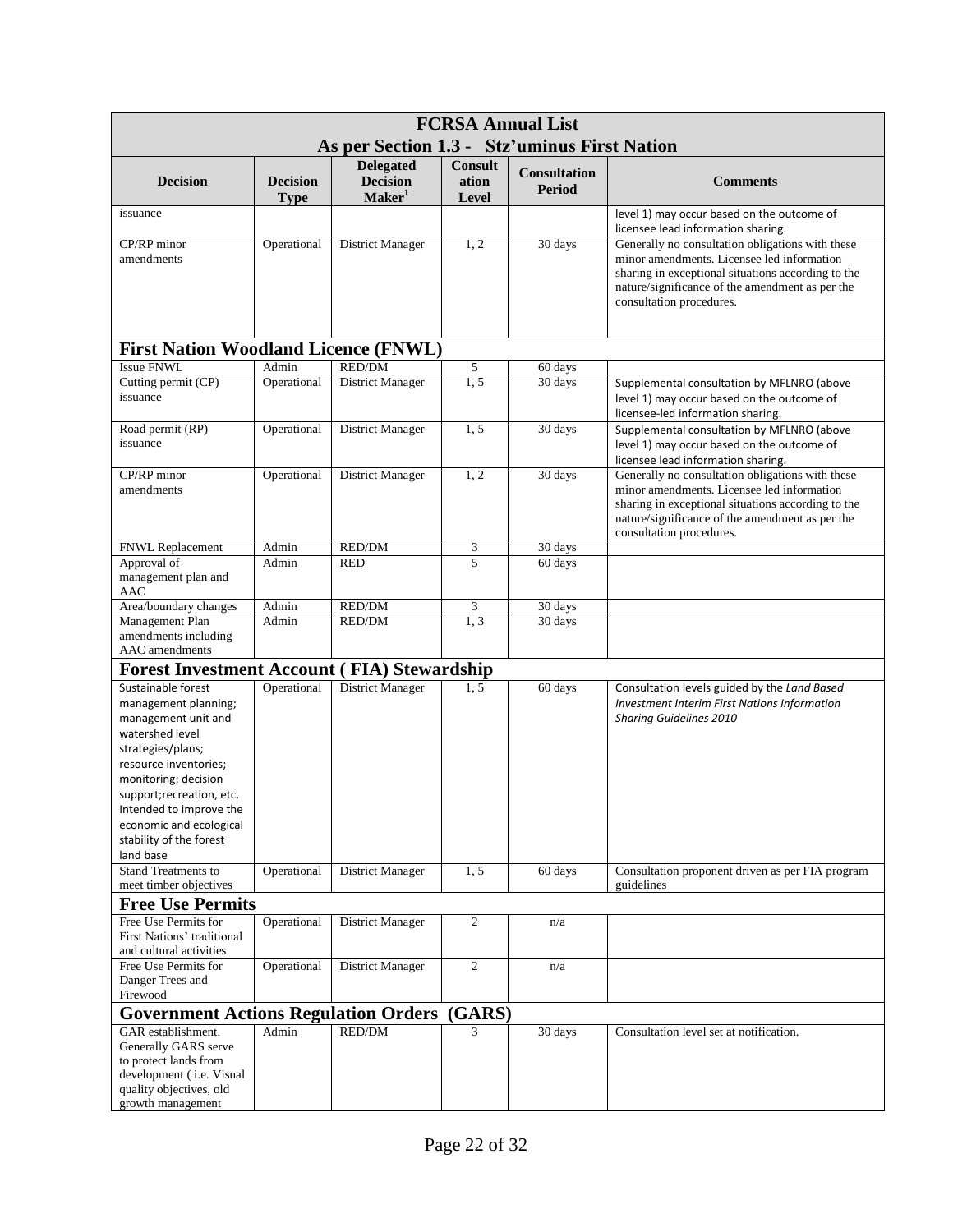| <b>FCRSA Annual List</b><br>As per Section 1.3 - Stz'uminus First Nation                                                                                                                                                                          |                                |                                                                                  |                                  |                                      |                                                                                                                               |  |
|---------------------------------------------------------------------------------------------------------------------------------------------------------------------------------------------------------------------------------------------------|--------------------------------|----------------------------------------------------------------------------------|----------------------------------|--------------------------------------|-------------------------------------------------------------------------------------------------------------------------------|--|
|                                                                                                                                                                                                                                                   |                                |                                                                                  |                                  |                                      |                                                                                                                               |  |
| <b>Decision</b>                                                                                                                                                                                                                                   | <b>Decision</b><br><b>Type</b> | <b>Delegated</b><br><b>Decision</b><br>Maker <sup>1</sup>                        | <b>Consult</b><br>ation<br>Level | <b>Consultation</b><br><b>Period</b> | <b>Comments</b>                                                                                                               |  |
| areas, wildlife habitat<br>areas/ measures, etc)                                                                                                                                                                                                  |                                |                                                                                  |                                  |                                      |                                                                                                                               |  |
| <b>Amendments to VQOs, WHAs</b>                                                                                                                                                                                                                   |                                |                                                                                  |                                  |                                      |                                                                                                                               |  |
| Minor amendments to<br>visual quality objectives<br>and wildlife habitat<br>areas.                                                                                                                                                                | Admin                          | <b>RED/DM</b>                                                                    | $\overline{c}$                   | n/a                                  |                                                                                                                               |  |
| <b>Old Growth Management Areas (OGMA)</b>                                                                                                                                                                                                         |                                |                                                                                  |                                  |                                      |                                                                                                                               |  |
| Establishment of<br>OGMA. OGMA serve to<br>protect existing old<br>growth stands from<br>harvest or alternatively<br>serve to recruit old<br>growth from younger<br>stands                                                                        | Admin                          | District Manager                                                                 | 5                                | 30                                   |                                                                                                                               |  |
| <b>OGMA</b> Minor<br>Amendments to the<br>Order                                                                                                                                                                                                   | Admin                          | District Manager                                                                 | $\overline{2}$                   | n/a                                  |                                                                                                                               |  |
| <b>OGMA</b> Significant<br>Amendments to the<br>Order                                                                                                                                                                                             | Admin                          | <b>District Manager</b>                                                          | $1 - 5$                          | 30 days                              | Supplemental consultation by MFLNRO (above<br>level 1) may occur based on the outcome of<br>licensee-led information sharing. |  |
| <b>Higher Level Plan Orders</b>                                                                                                                                                                                                                   |                                |                                                                                  |                                  |                                      |                                                                                                                               |  |
| <b>Higher level plan</b><br>orders                                                                                                                                                                                                                | Admin                          | Regional<br>Executive<br>Director                                                | 5                                | 60 days                              |                                                                                                                               |  |
| <b>Land Act</b>                                                                                                                                                                                                                                   |                                |                                                                                  |                                  |                                      |                                                                                                                               |  |
| Issue new Land Act<br>Tenure over previously<br>un-impacted<br>site/submerged land<br>generally related to<br>forestry activities (not<br>related to Special Use<br>Permits). Examples may<br>include dryland sort and<br>foreshore lease tenures | Admin                          | Minister Forests,<br>Lands and Natural<br>Resource<br>Operations or<br>designate | 1, 5                             | 60 days                              |                                                                                                                               |  |
| Land Act tenure<br>amendments,<br>extensions and<br>replacements related to<br>forestry activities (not<br>related to Special Use<br>Permits). Examples may<br>include dryland sort and<br>foreshore lease tenures                                | Admin                          | Minister Forests,<br>Lands and Natural<br>Resource<br>Operations or<br>designate | 1, 3                             | 30 days                              |                                                                                                                               |  |
| <b>Misc. Forest Tenure</b>                                                                                                                                                                                                                        |                                |                                                                                  |                                  |                                      |                                                                                                                               |  |
| Authority to harvest<br>timber by Crown agents.<br>(Forest Act Sec 52) May<br>be used for FSR<br>realignments, heli pad<br>clearing for BCTS,<br>research branch<br>destructive sampling,<br>and parks staff                                      | Operational                    | District Manager<br>and Timber Sales<br>Manager                                  | $\overline{c}$                   | n/a                                  |                                                                                                                               |  |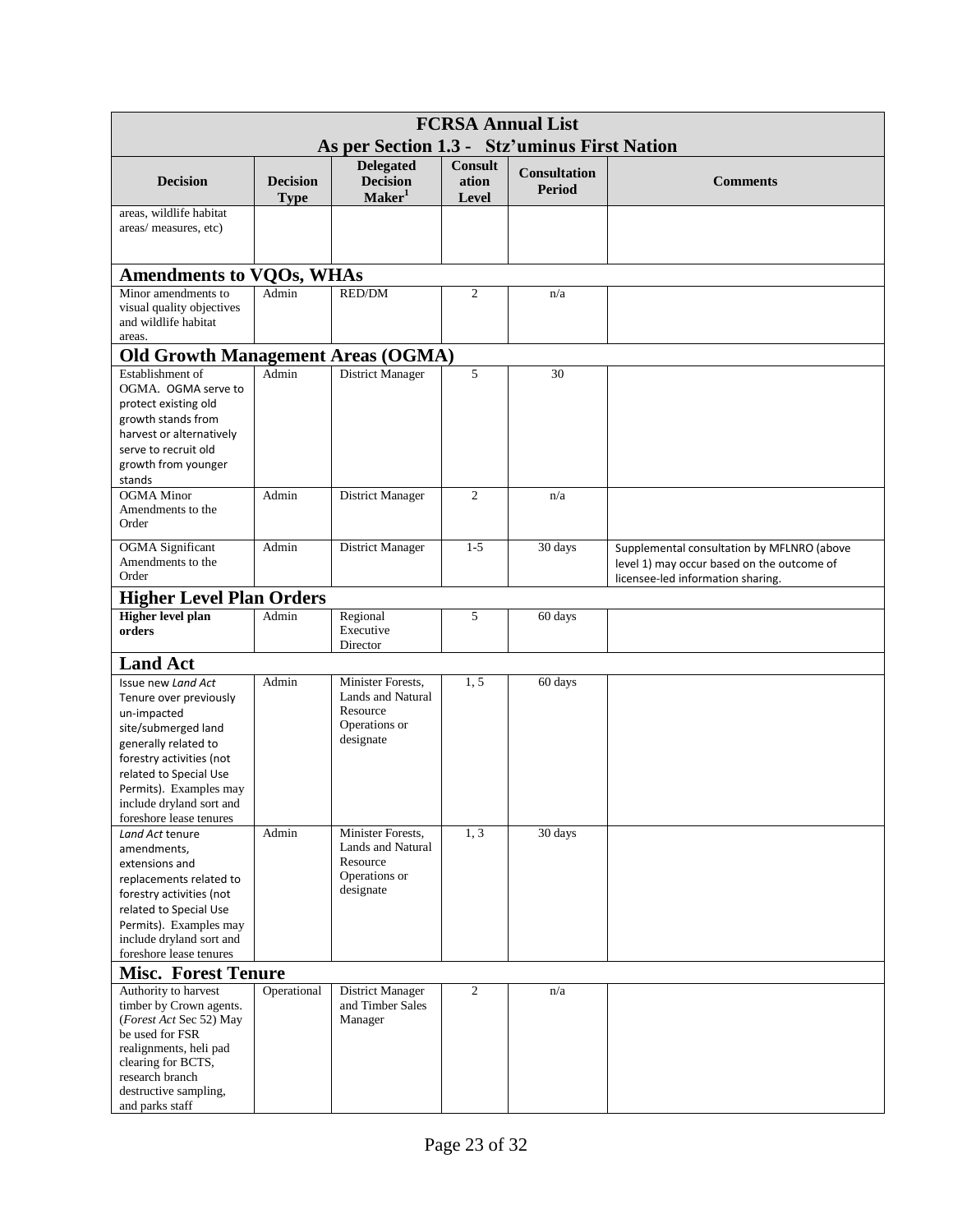| <b>FCRSA Annual List</b>                                                                                                                                                                                                                              |                                |                                                                                         |                           |                                      |                 |  |
|-------------------------------------------------------------------------------------------------------------------------------------------------------------------------------------------------------------------------------------------------------|--------------------------------|-----------------------------------------------------------------------------------------|---------------------------|--------------------------------------|-----------------|--|
|                                                                                                                                                                                                                                                       |                                | As per Section 1.3 - Stz'uminus First Nation                                            |                           |                                      |                 |  |
| <b>Decision</b>                                                                                                                                                                                                                                       | <b>Decision</b><br><b>Type</b> | <b>Delegated</b><br><b>Decision</b><br>Maker <sup>1</sup>                               | Consult<br>ation<br>Level | <b>Consultation</b><br><b>Period</b> | <b>Comments</b> |  |
| Christmas Tree<br>Management Plan<br>approval                                                                                                                                                                                                         | Operational                    | District Manager                                                                        | $\mathbf{1}$              | 0 days                               |                 |  |
| Christmas Tree Permit<br>(CTP) to grow and/or<br>harvest Christmas trees<br>on Crown land, and CTP<br>Re-Issuance Often in<br>association with<br>compatible land use such<br>as BC Hydro power line<br>right of ways                                 | Operational                    | District Manager                                                                        | $\overline{c}$            | n/a                                  |                 |  |
| <b>Occupant Licence to Cut (OLTC)</b>                                                                                                                                                                                                                 |                                |                                                                                         |                           |                                      |                 |  |
| Community wildfire<br>protection. OLTC Non-<br>emergency licence to cut<br>for wildfire prevention                                                                                                                                                    | Operational                    | Regional<br>Executive<br>Director                                                       | 3                         | 30 days                              |                 |  |
| OLTC with Rights and<br>Without Rights (issuance<br>& extension). Tree<br>removal required for<br>new infrastructure/<br>facilities<br>installations/Road<br>Developments. Most<br>are consulted on in<br>association with Land<br>Act tenures & SUPs | Operational                    | District Manager                                                                        | $\overline{2}$            | n/a                                  |                 |  |
| OLTC issuance by BC                                                                                                                                                                                                                                   | Operational                    | <b>Timber Sales</b>                                                                     | $\overline{c}$            | n/a                                  |                 |  |
| <b>Timber Sales</b><br><b>Road Use Permit (RUP) Issuance</b>                                                                                                                                                                                          |                                | Manager                                                                                 |                           |                                      |                 |  |
| <b>RUP</b> over existing Forest<br>Service Roads for<br>industrial use                                                                                                                                                                                | Operational                    | District Manager                                                                        | $\overline{c}$            | n/a                                  |                 |  |
| <b>Recreation Sites and Trails (RST)</b>                                                                                                                                                                                                              |                                |                                                                                         |                           |                                      |                 |  |
| The establishment of<br>new interpretive forest<br>sites, recreation sites<br>and recreation trails and<br>their objectives. (Section<br><b>56 FRPA)</b>                                                                                              | Admin                          | <b>Sites and Trails</b><br><b>BC</b> Assistant<br>Deputy Minister                       | 3                         | 30 days                              |                 |  |
| De-establish recreation<br>sites and trails                                                                                                                                                                                                           | Admin                          | <b>Sites and Trails</b><br><b>BC</b> Assistant<br>Deputy Minister                       | $\overline{c}$            | n/a                                  |                 |  |
| Authorize trail<br>construction (Section 57<br>FRPA)                                                                                                                                                                                                  | Admin                          | Sites and Trails<br><b>BC</b> Regional<br>Manager/District<br><b>Recreation Officer</b> | 3                         | 30 days                              |                 |  |
| Protection of recreation<br>resources on Crown land<br>(Section 58 FRPA) -<br>Protect a recreation<br>resource or to manage<br>public recreation use.                                                                                                 | Admin                          | <b>Sites and Trails</b><br><b>BC</b> Regional<br>Manager                                | $1 - 2$                   | 30 days                              |                 |  |
| <b>Special Use Permits (SUP)</b>                                                                                                                                                                                                                      |                                |                                                                                         |                           |                                      |                 |  |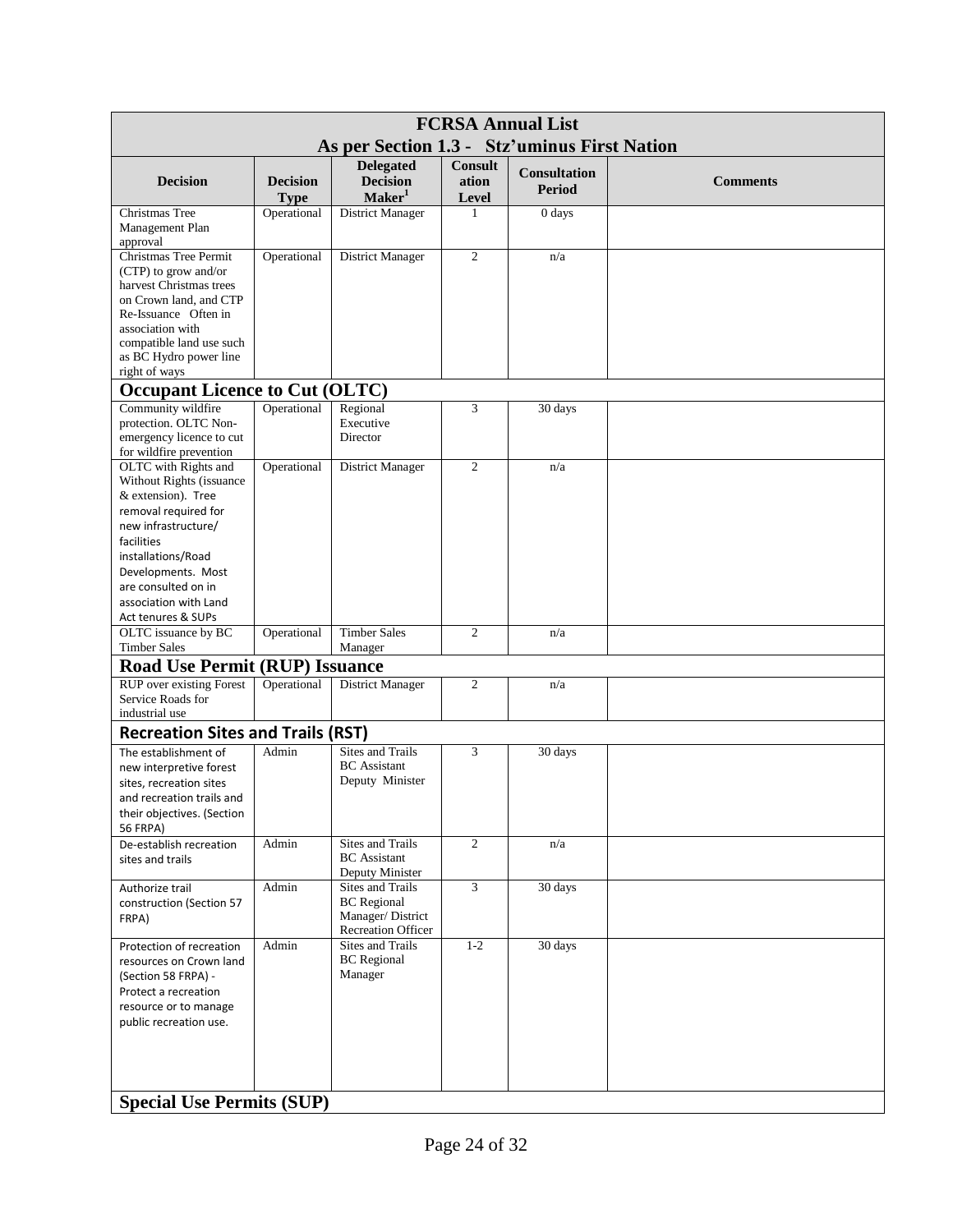| <b>FCRSA Annual List</b>                                                                                                                                           |                                |                                                           |                                         |                                                   |                                                                                                                                                                                                                                     |  |  |  |
|--------------------------------------------------------------------------------------------------------------------------------------------------------------------|--------------------------------|-----------------------------------------------------------|-----------------------------------------|---------------------------------------------------|-------------------------------------------------------------------------------------------------------------------------------------------------------------------------------------------------------------------------------------|--|--|--|
| As per Section 1.3 - Stz'uminus First Nation                                                                                                                       |                                |                                                           |                                         |                                                   |                                                                                                                                                                                                                                     |  |  |  |
| <b>Decision</b>                                                                                                                                                    | <b>Decision</b><br><b>Type</b> | <b>Delegated</b><br><b>Decision</b><br>Maker <sup>1</sup> | <b>Consult</b><br>ation<br><b>Level</b> | <b>Consultation</b><br><b>Period</b>              | <b>Comments</b>                                                                                                                                                                                                                     |  |  |  |
| Issue new permit over<br>previously un-impacted<br>site-N/A to Roads.<br>Examples may include<br>logging camps, log sorts,<br>and log dumps                        | Admin                          | District Manager                                          | 1.5                                     | 60 days                                           | Supplemental consultation by MFLNRO (above<br>level 1) may occur based on the outcome of<br>licensee-led information sharing.                                                                                                       |  |  |  |
| Issue new permit on<br>previously un-impacted<br>site-Roads (new road<br>grade)                                                                                    | Admin                          | District Manager                                          | 1, 3                                    | 30 days                                           | Supplemental consultation by MFLNRO (above<br>level 1) may occur based on the outcome of<br>licensee-led information sharing.                                                                                                       |  |  |  |
| Issue permit<br>(new/replacement) over<br>previously developed<br>site- N/A to Roads.<br>Examples may include<br>roads, logging camps,<br>log sorts, and log dumps | Admin                          | District Manager                                          | 1, 3, 5                                 | 30 days                                           | Supplemental consultation by MFLNRO (above<br>level 1) may occur based on the outcome of<br>licensee-led information sharing. Level 3 and level<br>5 are for replacements and new permits<br>respectively.                          |  |  |  |
| Issue new permit on<br>previously developed<br>site-Roads (old road<br>grade)                                                                                      | Admin                          | District Manager                                          | 1, 2                                    | n/a                                               |                                                                                                                                                                                                                                     |  |  |  |
| <b>Tree Farm Licence (TFL)</b>                                                                                                                                     |                                |                                                           |                                         |                                                   |                                                                                                                                                                                                                                     |  |  |  |
| Management plan<br>approval AAC<br>determination                                                                                                                   | Admin                          | Deputy Chief<br>Forester                                  | 5                                       | 60 days                                           |                                                                                                                                                                                                                                     |  |  |  |
| Timber supply reviews<br>for AAC Cut (AAC)<br>determination                                                                                                        | Admin                          | <b>Chief Forester</b>                                     | 5                                       | 24 months total<br>several 60 day<br>consultation | Multiple 60 day processes at discreet intervals over<br>24 month period                                                                                                                                                             |  |  |  |
| Deletion of Crown land                                                                                                                                             | Admin                          | Minister FLNRO                                            | 5                                       | 60 days                                           | Unknown until application arrives                                                                                                                                                                                                   |  |  |  |
| TFL consolidation, and<br>subdivision                                                                                                                              | Admin                          | Minister FLNRO                                            | $\overline{3}$                          | 30 days                                           | Unknown until application arrives                                                                                                                                                                                                   |  |  |  |
| Deletion of Private land                                                                                                                                           | Admin                          | Minister FLNRO                                            | $\mathfrak{Z}$                          | 30 days                                           | Unknown until application arrives                                                                                                                                                                                                   |  |  |  |
| TFL replacement<br>Licence transfer                                                                                                                                | Admin<br>Admin                 | Minister FLNRO<br>Minister FLNRO                          | $\ensuremath{\mathfrak{Z}}$<br>3        | 30 days<br>30 days                                |                                                                                                                                                                                                                                     |  |  |  |
| Cutting permit (CP)<br>issuance                                                                                                                                    | Operational                    | District Manager                                          | 1.5                                     | 30 days                                           | Supplemental consultation by MFLNRO (above<br>level 1) may occur based on the outcome of<br>licensee-led information sharing.                                                                                                       |  |  |  |
| Road permit (RP)<br>issuance                                                                                                                                       | Operational                    | <b>District Manager</b>                                   | 1.5                                     | 30 days                                           | Supplemental consultation by MFLNRO (above<br>level 1) may occur based on the outcome of<br>licensee lead information sharing.                                                                                                      |  |  |  |
| CP/RP minor<br>amendments                                                                                                                                          | Operational                    | District Manager                                          | 1, 2                                    | n/a                                               | Generally no consultation obligations with these<br>minor amendments. Licensee led information<br>sharing in exceptional situations according to the<br>nature/significance of the amendment as per the<br>consultation procedures. |  |  |  |
| <b>Timber Licence (TL)</b>                                                                                                                                         |                                |                                                           |                                         |                                                   |                                                                                                                                                                                                                                     |  |  |  |
| Licence transfer                                                                                                                                                   | Admin                          | Minister                                                  | 3                                       | 30 days                                           |                                                                                                                                                                                                                                     |  |  |  |
| TL consolidation                                                                                                                                                   | Admin                          | Minister                                                  | 3                                       | 30 days                                           |                                                                                                                                                                                                                                     |  |  |  |
| Extension                                                                                                                                                          | Admin                          | Regional<br>Executive<br>Director                         | 1, 5                                    | 60 days                                           |                                                                                                                                                                                                                                     |  |  |  |
| Exemptions from cut<br>control limits for forest<br>health TL                                                                                                      | Admin                          | Regional<br>Executive<br>Director                         | 1, 3                                    | 30 days                                           |                                                                                                                                                                                                                                     |  |  |  |
| <b>Woodlot Licence (WL)</b>                                                                                                                                        |                                |                                                           |                                         |                                                   |                                                                                                                                                                                                                                     |  |  |  |
| Establishment and<br>advertising of WL area.                                                                                                                       | Admin                          | District Manager                                          | 5                                       | 60 days                                           |                                                                                                                                                                                                                                     |  |  |  |
| Exemptions from cut                                                                                                                                                | Admin                          | Regional                                                  | 3                                       | 30 days                                           |                                                                                                                                                                                                                                     |  |  |  |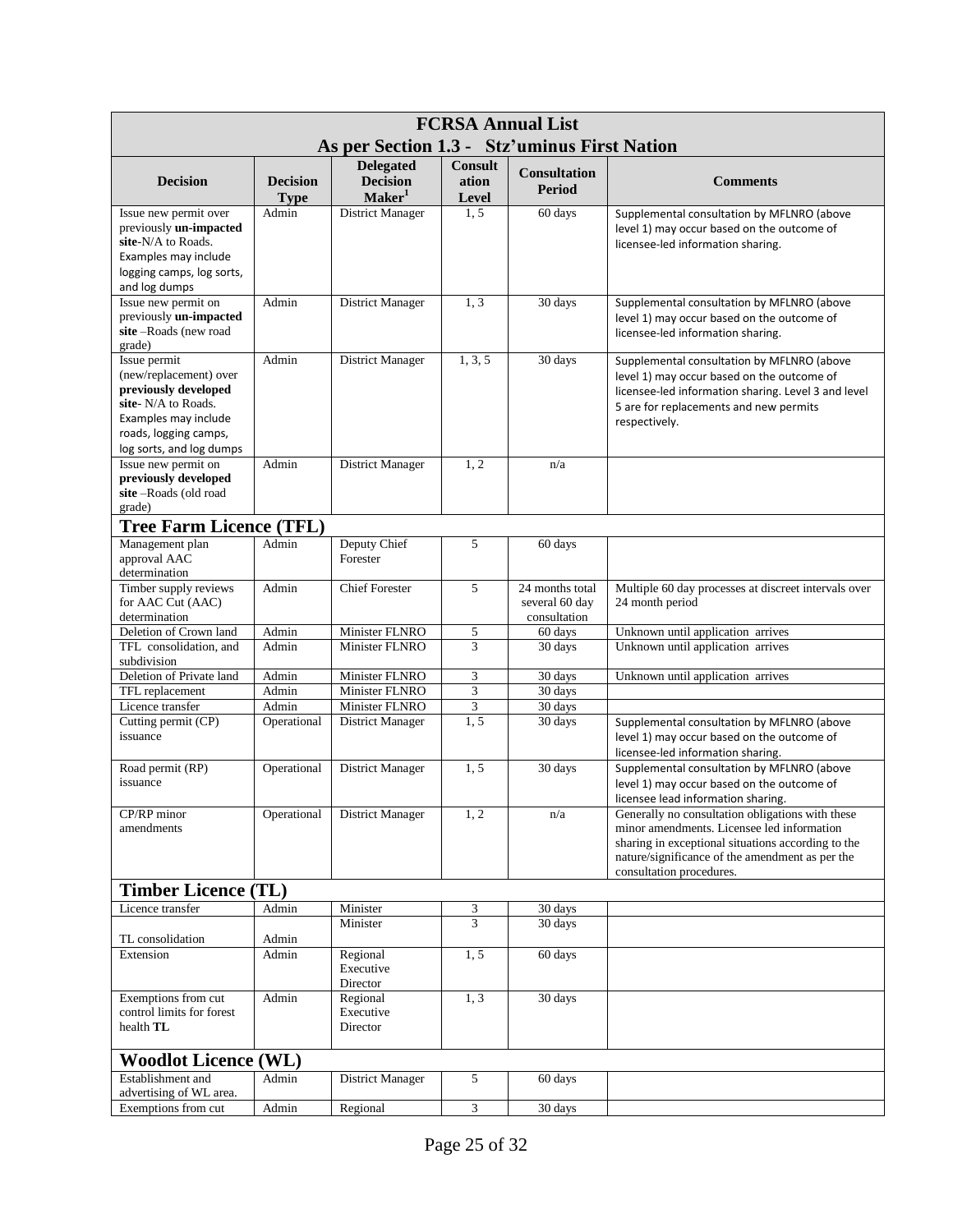| <b>FCRSA Annual List</b>                                                                                                              |                                |                                                                  |                                  |                                      |                                                                                                                                                                                                                                     |  |  |
|---------------------------------------------------------------------------------------------------------------------------------------|--------------------------------|------------------------------------------------------------------|----------------------------------|--------------------------------------|-------------------------------------------------------------------------------------------------------------------------------------------------------------------------------------------------------------------------------------|--|--|
|                                                                                                                                       |                                | As per Section 1.3 - Stz'uminus First Nation                     |                                  |                                      |                                                                                                                                                                                                                                     |  |  |
| <b>Decision</b>                                                                                                                       | <b>Decision</b><br><b>Type</b> | <b>Delegated</b><br><b>Decision</b><br>Maker <sup>1</sup>        | <b>Consult</b><br>ation<br>Level | <b>Consultation</b><br><b>Period</b> | <b>Comments</b>                                                                                                                                                                                                                     |  |  |
| control limits for forest                                                                                                             |                                | Executive                                                        |                                  |                                      |                                                                                                                                                                                                                                     |  |  |
| health                                                                                                                                |                                | Director                                                         |                                  |                                      |                                                                                                                                                                                                                                     |  |  |
| Issue a WL                                                                                                                            | Admin                          | District Manager                                                 | 3, 5                             | 30-60 days                           |                                                                                                                                                                                                                                     |  |  |
| Management Plan<br>approvals                                                                                                          | Admin                          | District Manager                                                 | 1.5                              | 30 days                              |                                                                                                                                                                                                                                     |  |  |
| Timber supply reviews<br>for AAC determination                                                                                        | Admin                          | District Manager                                                 | 5                                | 60 days                              |                                                                                                                                                                                                                                     |  |  |
| WL Plan approvals                                                                                                                     | Admin                          | District Manager                                                 | 1, 5                             | 60 days                              |                                                                                                                                                                                                                                     |  |  |
| WL Plan amendments                                                                                                                    | Admin                          | <b>District Manager</b>                                          | 1, 3                             | 30 days                              |                                                                                                                                                                                                                                     |  |  |
| Boundary/Area<br>amendment                                                                                                            | Admin                          | <b>District Manager</b>                                          | 1, 3                             | 30 days                              |                                                                                                                                                                                                                                     |  |  |
| Deletion of Private land                                                                                                              | Admin                          | Minister Forests.<br>Lands and Natural<br>Resource<br>Operations | 5                                | 60 days                              |                                                                                                                                                                                                                                     |  |  |
| Removal of private land                                                                                                               | Admin                          | Regional<br>Executive<br>Director                                | 3                                | 30                                   |                                                                                                                                                                                                                                     |  |  |
| Consolidation of 2<br>woodlot licenses                                                                                                | Admin                          | Regional<br>Executive<br>Director                                | $\mathfrak{2}$                   | n/a                                  |                                                                                                                                                                                                                                     |  |  |
| Replacement of a<br>woodlot license                                                                                                   | Admin                          | Regional<br>Executive<br>Director                                | 3                                | 30                                   |                                                                                                                                                                                                                                     |  |  |
| Licence transfer                                                                                                                      | Admin                          | Regional<br>Executive<br>Director                                | 3                                | 30 days                              |                                                                                                                                                                                                                                     |  |  |
| Cutting permit (CP)<br>issuance                                                                                                       | Operational                    | District Manager                                                 | 1,5                              | 30 days                              | Supplemental consultation by MFLNRO (above<br>level 1) may occur based on the outcome of<br>licensee-led information sharing.                                                                                                       |  |  |
| Road permit (RP)<br>issuance                                                                                                          | Operational                    | District Manager                                                 | 1,5                              | 30 days                              | Supplemental consultation by MFLNRO (above<br>level 1) may occur based on the outcome of<br>licensee lead information sharing.                                                                                                      |  |  |
| CP/RP minor<br>amendments                                                                                                             | Operational                    | District Manager                                                 | 1, 2                             | n/a                                  | Generally no consultation obligations with these<br>minor amendments. Licensee led information<br>sharing in exceptional situations according to the<br>nature/significance of the amendment as per the<br>consultation procedures. |  |  |
| <b>BC Timber Sales TSL/RP</b>                                                                                                         |                                |                                                                  |                                  |                                      |                                                                                                                                                                                                                                     |  |  |
| <b>BC</b> Timber Sales<br>(BCTS) Timber Sales<br>Licence and Road Use<br>Permit                                                       | Operational                    | <b>Timber Sales</b><br>Manager                                   | 5                                | 60 days                              | Consultation is done at the Operational Plan<br>Review stage prior to Timber Sale Licence and<br>Road Permit Issuance. Supplementary<br>consultation is done when required as per the<br>consultation procedures.                   |  |  |
| TFL/FL/CFA/WL/ FNWL                                                                                                                   |                                |                                                                  |                                  |                                      |                                                                                                                                                                                                                                     |  |  |
| Forest Stewardship Plan<br>(FSP)/Woodlot Licence<br>Plan (WLP) review and<br>approval, including<br>major amendments to<br><b>FSP</b> | Operational                    | District Manager                                                 | 5                                | 60 days                              |                                                                                                                                                                                                                                     |  |  |
| FSP and WLP<br>extensions                                                                                                             | Operational                    | District Manager                                                 | 3                                | 30 days                              |                                                                                                                                                                                                                                     |  |  |
| FSP and WLP Stocking<br>Standard amendments                                                                                           | Operational                    | District Manager                                                 | $\overline{c}$                   | n/a                                  |                                                                                                                                                                                                                                     |  |  |

#### **Notes to Matrix**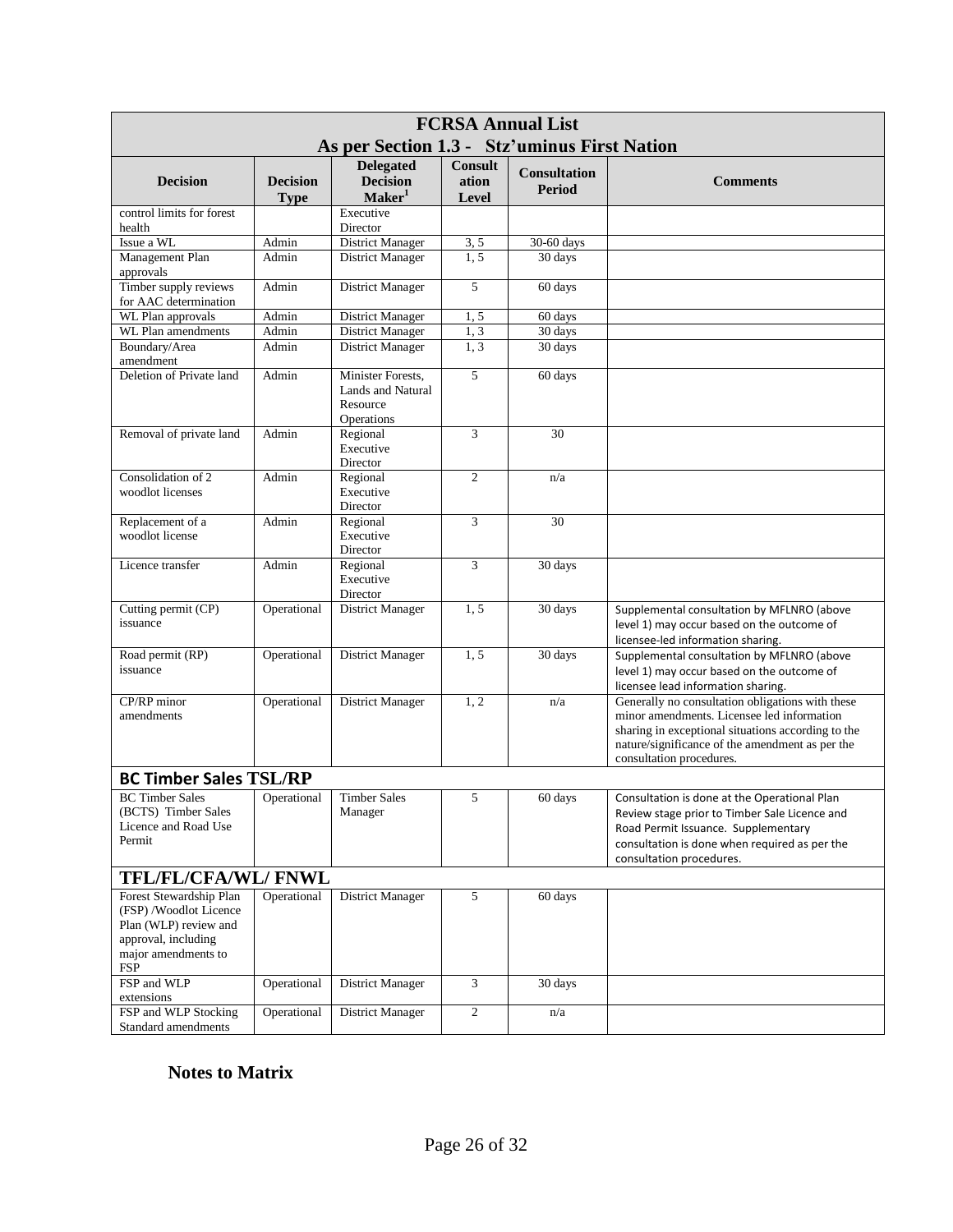- *1. This consultation matrix does not apply to Administrative or Operational Decisions associated with multi permitted, non-forestry related projects (i.e. mine, clean energy project, etc). In such cases, a coordinated, project-based approach to consultation will be undertaken.*
- *2. For informational purposes only; decision maker level bound by legislation and delegation processes which may vary over time.*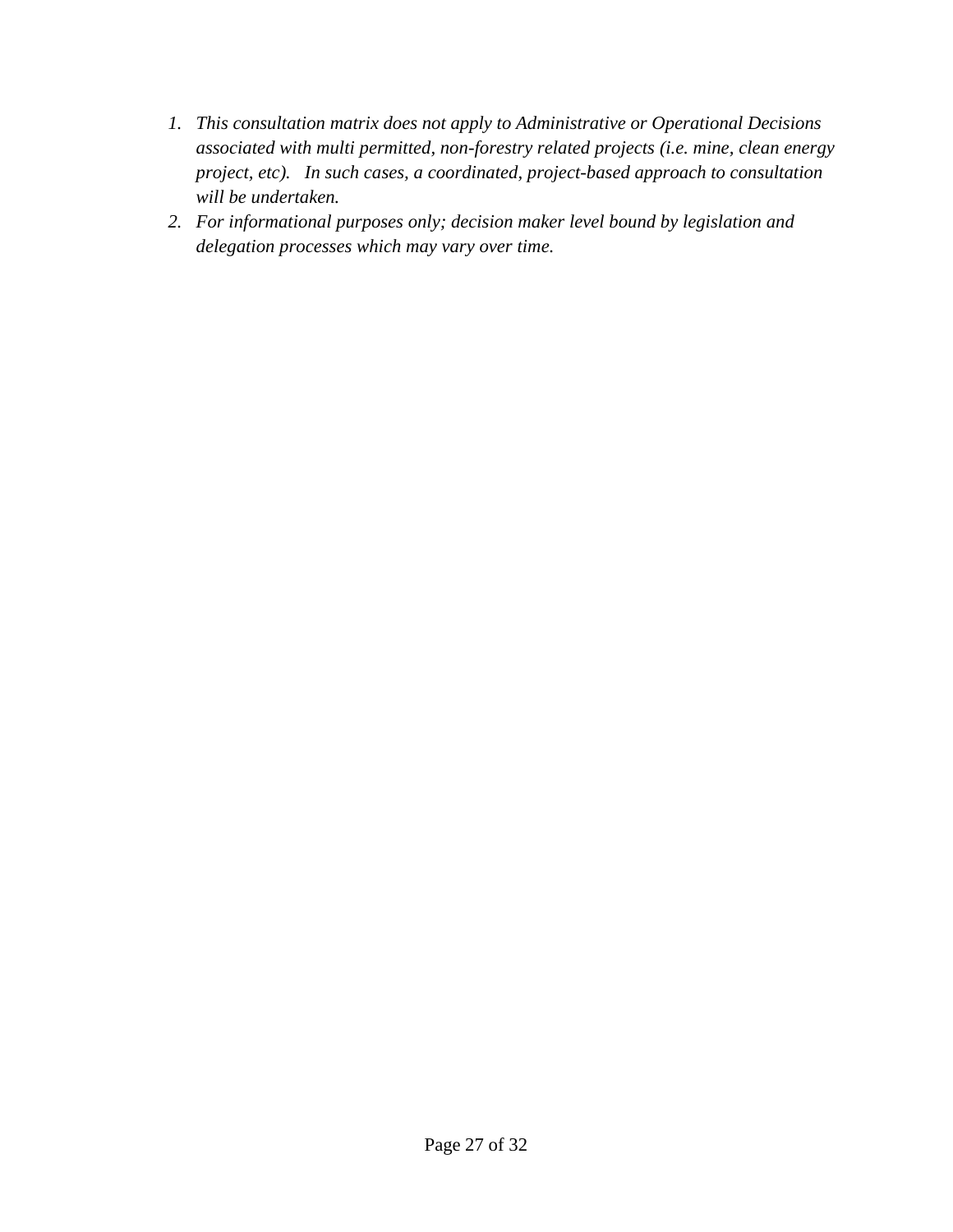## **APPENDIX C**

## **Revenue Sharing Contribution Methodology**

#### **Traditional Territory Forest Revenue Sharing Component**

- 1.0 In each BC Fiscal Year that this Agreement is in effect, and subsequent to the release by the Minister of Finance of the previous BC Fiscal Year's public accounts, a summary document will be prepared of the South Island Natural Resource District forest revenue, defined as the total of stumpage, waste and annual rent payments received by the Crown for the previous 2 BC Fiscal Years. An average amount over 2 years will be calculated for the South Island Natural Resource District.
- 1.1 For the purposes of the summary document in section 1.0 of this Appendix, the stumpage payments from Stz'uminus First Nation's Forest License (if applicable) will not be included in the calculations of forest revenue.
- 1.2 The amount of the forest revenue attributed to the Stz'uminus First Nation's Traditional Territory will be calculated by determining the percent of Stz'uminus First Nation's Traditional Territory that falls within the Timber Harvesting Land Base in the South Island Natural Resource District, applied against the forest revenue described in section 1.0 of this Appendix. This calculation will prorate for overlapping territories of other First Nations.
- 1.3 The Traditional Territory Forest Revenue Sharing Component will be calculated by multiplying 3 percent of the forest revenue attributed to the Stz'uminus First Nation as described in section 1.2 of this Appendix.
- 1.4 If Stz'uminus First Nation is not receiving capacity funding for forestry consultation through a SEA or RA, then it will receive \$35,000 or the amount calculated in accordance with section 1.3, whichever is greater, which may be used by Stz'uminus First Nation as capacity funding to participate in the consultation process in accordance with section 6.0 of this Agreement.
- 1.5 For each BC Fiscal Year that this Agreement is in effect, the calculations outlined in sections 1.0 to 1.4 of this Appendix will be performed.

#### **Direct Award Tenure Forest Revenue Sharing Component**

- 2.0 Subsequent to the release by the Minister of Finance of the previous BC Fiscal Year's public accounts, a summary document will be prepared of Stz'uminus First Nation's Forest License (if applicable) forest revenue, defined as the total of stumpage payments received by the Crown for the previous BC Fiscal Year.
- 2.1 The Direct Award Forest Tenure Revenue Sharing Component will be calculated by multiplying 35 percent of the forest revenue as described in section 2.0 of this Appendix.
- 2.2 For each Fiscal Year that this Agreement is in effect, the calculations outlined in sections 2.0 and 2.1 of this Appendix will be performed.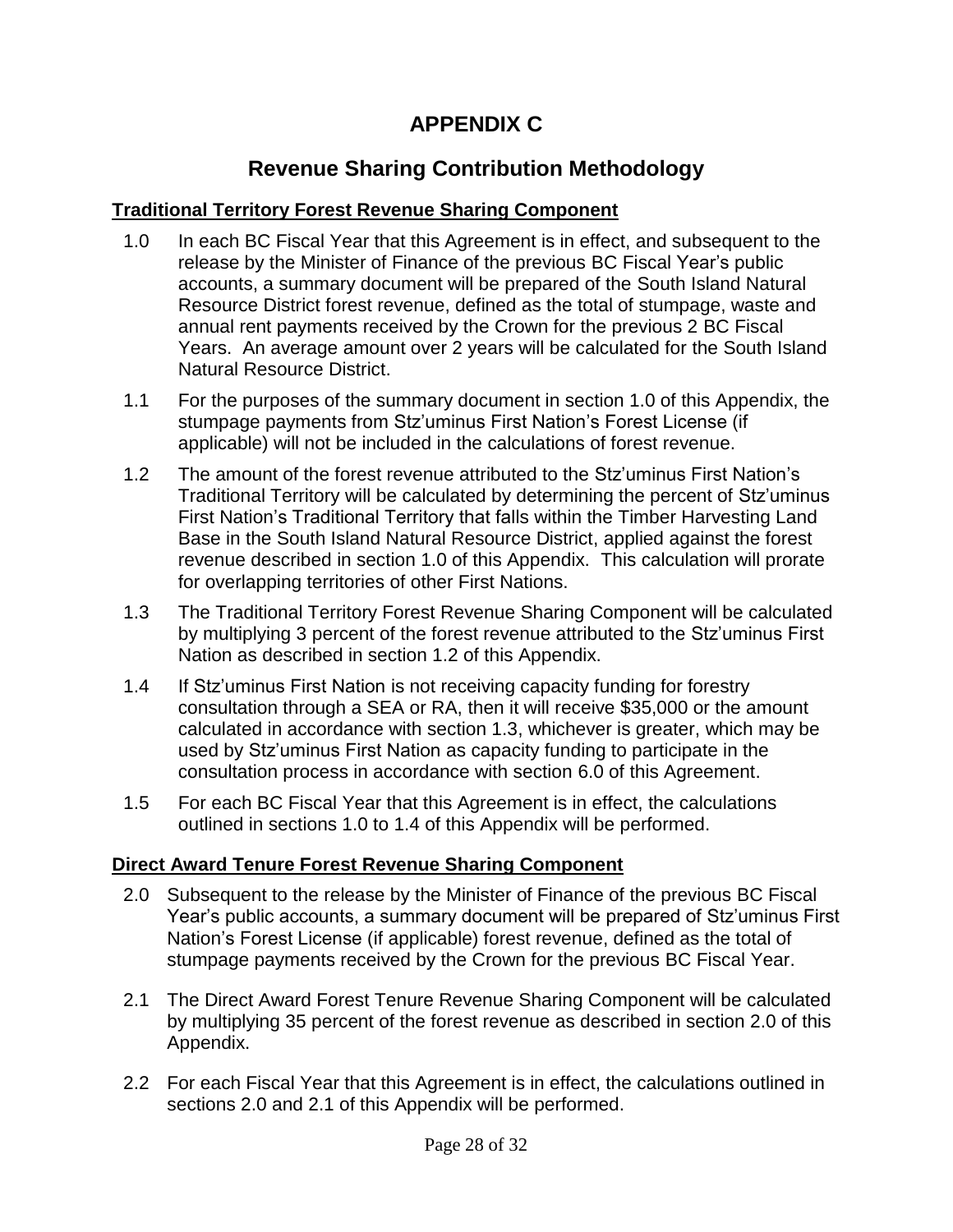#### **Forest Revenue Sharing Transition**

- 3.0 The Parties agree that a transition to revenue sharing based entirely on Forest Revenue will be phased in over the Term.
- 3.1 For each BC Fiscal Year that this Agreement is in effect, a portion of the Revenue Sharing Contribution is calculated by adding the total of the Traditional Territory Forest Revenue Sharing Component to the Direct Award Tenure Forest Revenue Sharing Component for that BC Fiscal Year.
- 3.2 For each BC Fiscal Year that this Agreement is in effect, the remaining portion of the Revenue Sharing Contribution is calculated by determining the value of the payments that were made by British Columbia to Stz'uminus First Nation in any given full year under the *Stz'uminus Forest Agreement* ("the Annual Amount") and applying the following percentages to that Annual Amount:
	- 3.2.1 2016/17 BC Fiscal Year: 40 percent;
	- 3.2.2 2017/18 BC Fiscal Year: 40 percent; and
	- 3.2.3 2018/19 BC Fiscal Year: 0 percent.
- 3.3 Notwithstanding section 3.2 of this Appendix, if the Revenue Sharing Transition Calculation for BC Fiscal years 2016/17 and 2017/18 under section 3.1 provides:
	- (a) an amount calculated under sections 1.3 and 2.1 of this Appendix that is equal to or greater than the annual payments received under the *Stz'uminus Forest Agreement*, then Stz'uminus First Nation will receive the annual payments described by the Revenue Sharing Transition Calculation in section 3.1 for BC Fiscal Years 2016/17 and 2017/18; and
	- (b) an amount calculated under the Revenue Sharing Transition Calculations in sections 3.1 and 3.2 of this Appendix that is greater than the annual payments received under the *Stz'uminus Forest Agreement*, then Stz'uminus First Nation will receive an annual payment for BC fiscal Years 2016/17 and 2017/18 that is equal to the annual payment received under the *Stz'uminus Forest Agreement.*
- 3.4 Changes to provincial revenue sharing calculation formulas. The Parties agree that if, during the term of this Agreement, British Columbia introduces changes to the provincial forestry revenue sharing calculation formula described in Appendix C to this Agreement, any such changes will be incorporated into the calculation of the Revenue Sharing Contribution provided through this Agreement for the following BC Fiscal Year.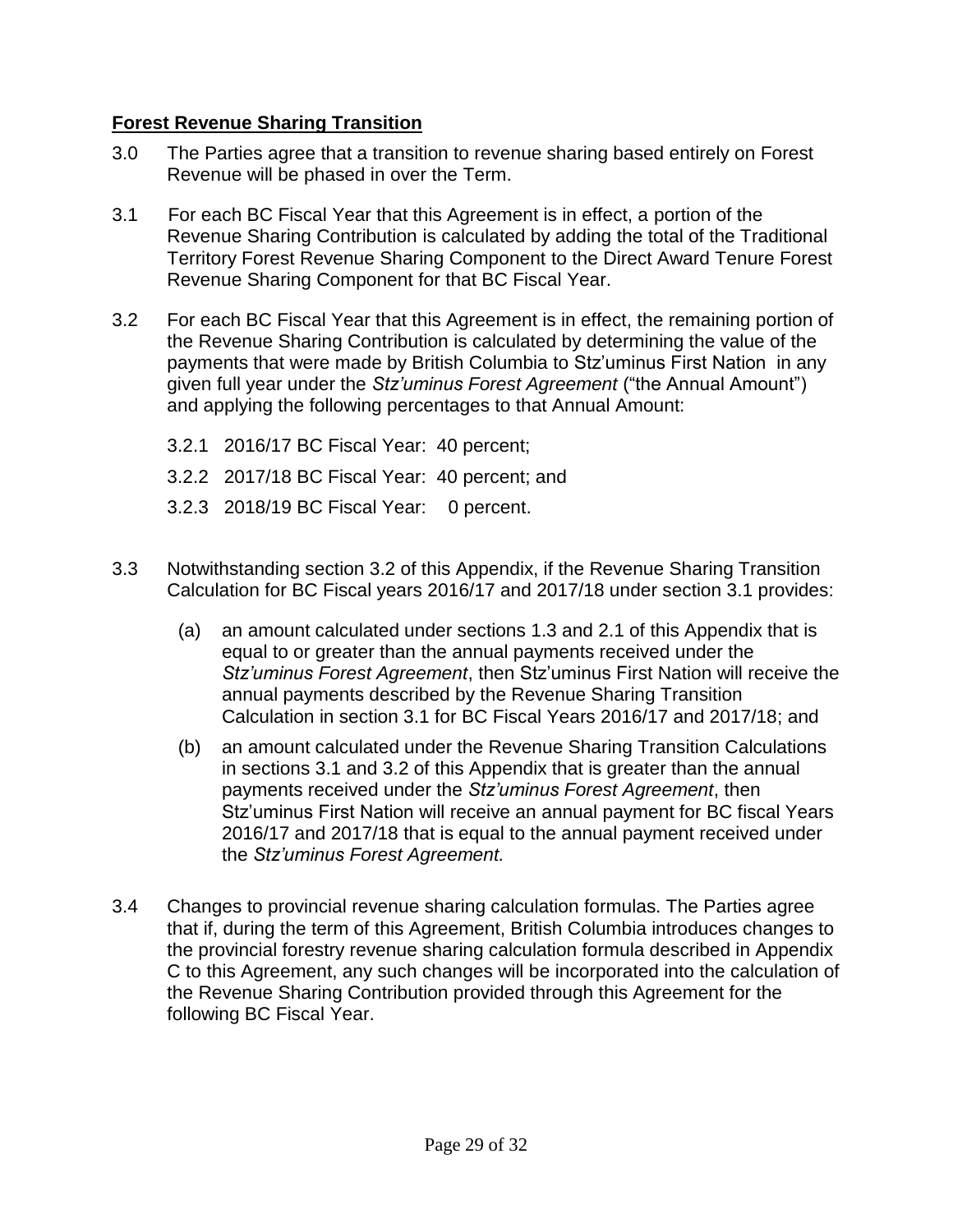### **APPENDIX D**

**Band Council Resolution Appointing the Recipient Entity for this Agreement ("Designate")**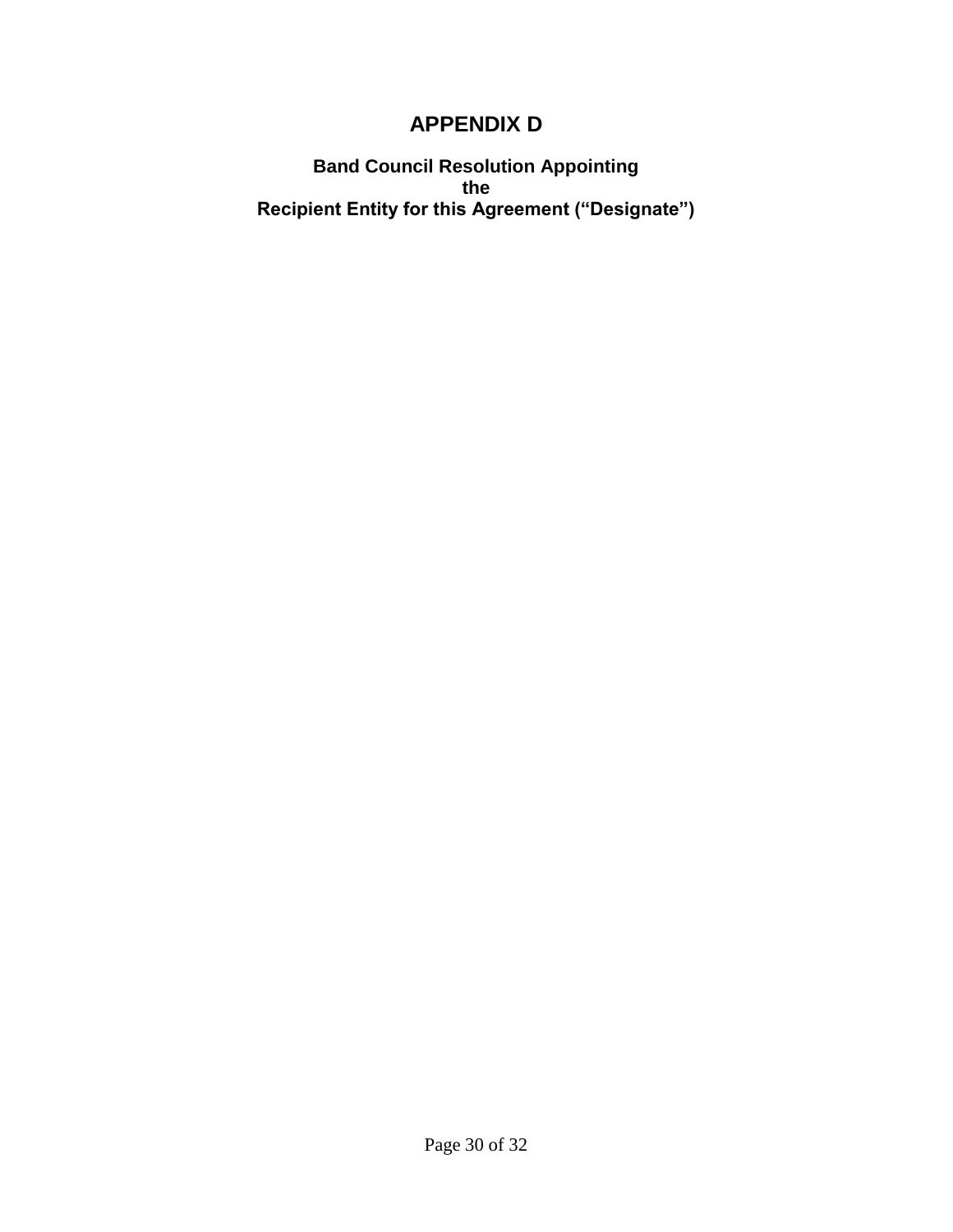### **APPENDIX E**

### **Stz'uminus First Nation Statement of Community Priorities**

### *(Example only )*

| Socio-<br>economic |           | <b>Annual Amount</b> |           | <b>Specific</b><br><b>Outcomes</b> | <b>Measurement</b><br><b>Criteria</b> |
|--------------------|-----------|----------------------|-----------|------------------------------------|---------------------------------------|
| <b>Priority</b>    | 2016/2017 | 2017/2018            | 2018/2019 |                                    |                                       |
|                    |           |                      |           |                                    |                                       |
|                    |           |                      |           |                                    |                                       |
|                    |           |                      |           |                                    |                                       |
|                    |           |                      |           |                                    |                                       |
|                    |           |                      |           |                                    |                                       |
|                    |           |                      |           |                                    |                                       |